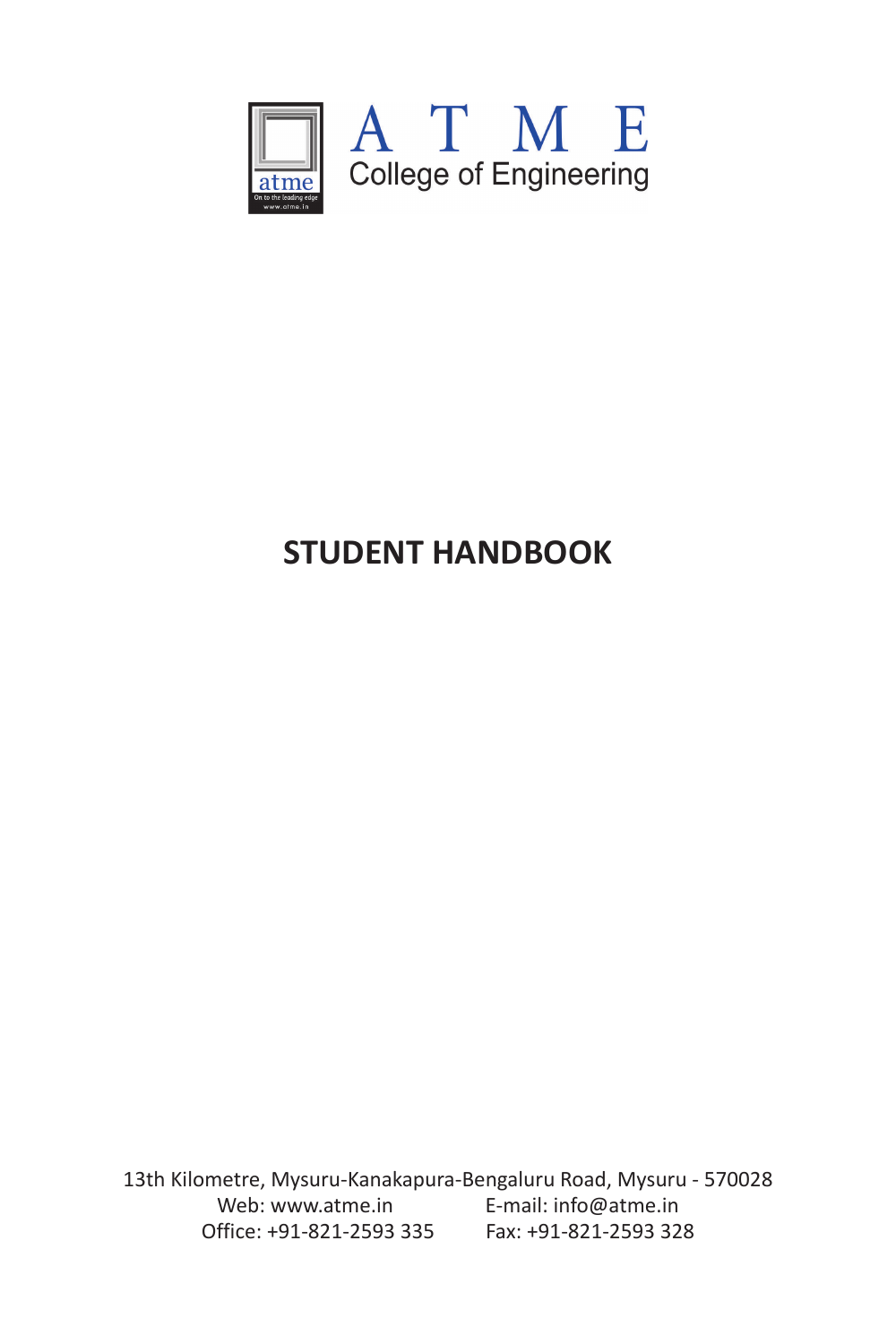## **IMPORTANT**

This handbook is a document for the help of students to provide information and is not a replacement of prospectus. For correctness of the information please verify the institute rules and regulations.

**Note:** At the time of admission every student shall be required to sign a declaration that on admission he/ she submits himself/ herself to the disciplinary rules & regulations of the College. He/ She is expected to follow these rules & regulations throughout his/ her stay at the College.

**"Parents/Guardians are requested to direct their wards to observe the Rules & Discipline"**

**Management & Principal**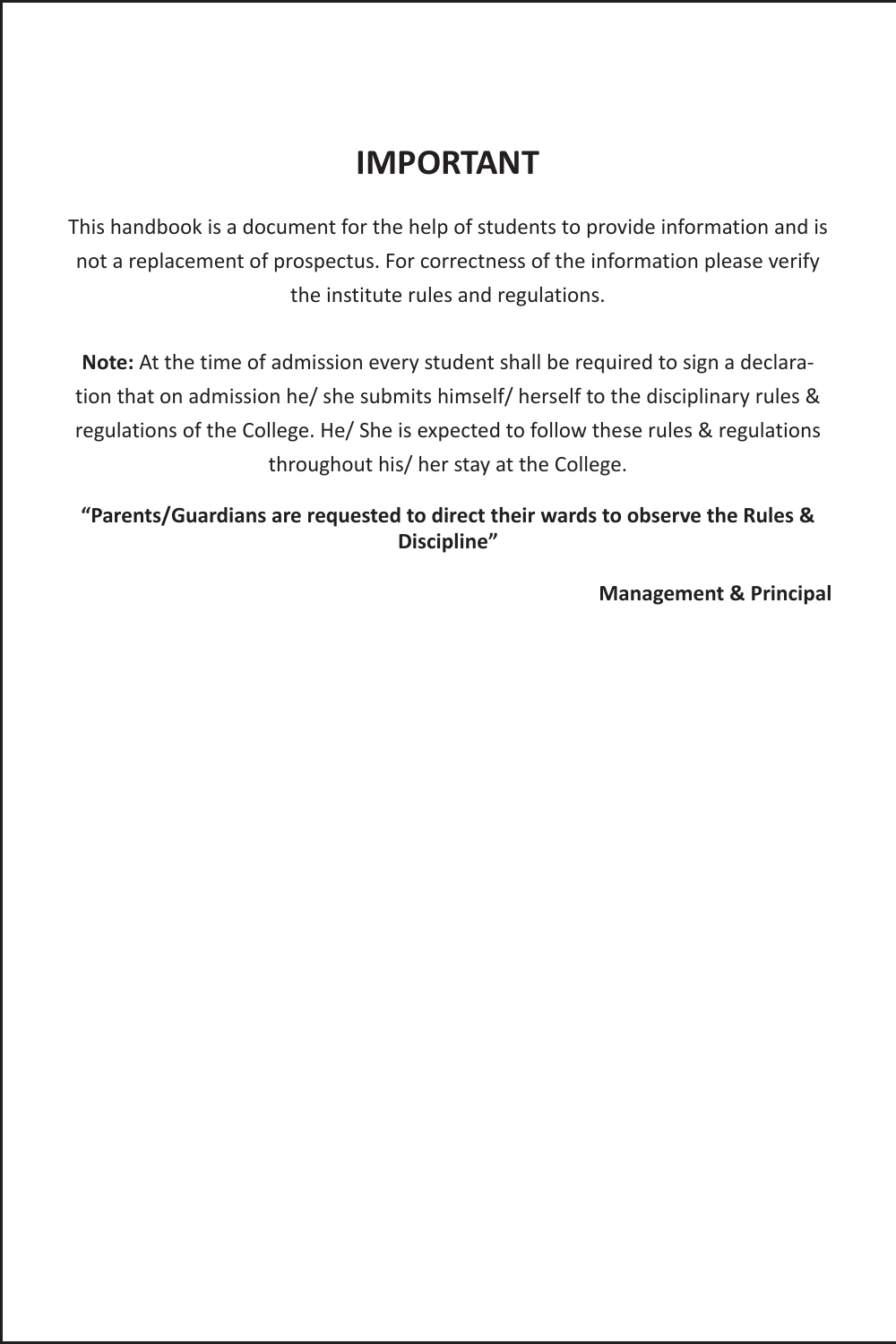### **From Principal's Desk**

I, on behalf of the management and faculty of ATME College of Engineering, welcome students to our college for the current academic year 2018-19. We wish you the very best in all that you seek to do and we will do our utmost to help you realize your goals and dreams.

Each student is issued a student's handbook at the beginning of the academic year and this will provide the students the opportunity to manage their pace of learning and to enable them to monitor their academic performance and progress as well as their involvement in co-curricular activities.

This handbook aims to keep pupils and parents informed of the policies and procedures pertaining to the college through the various sections on the code of conduct, discipline matters and other relevant information about the college as well as university norms.

Wishing you a great Academic Career.

**Dr. L. Basavaraj Principal**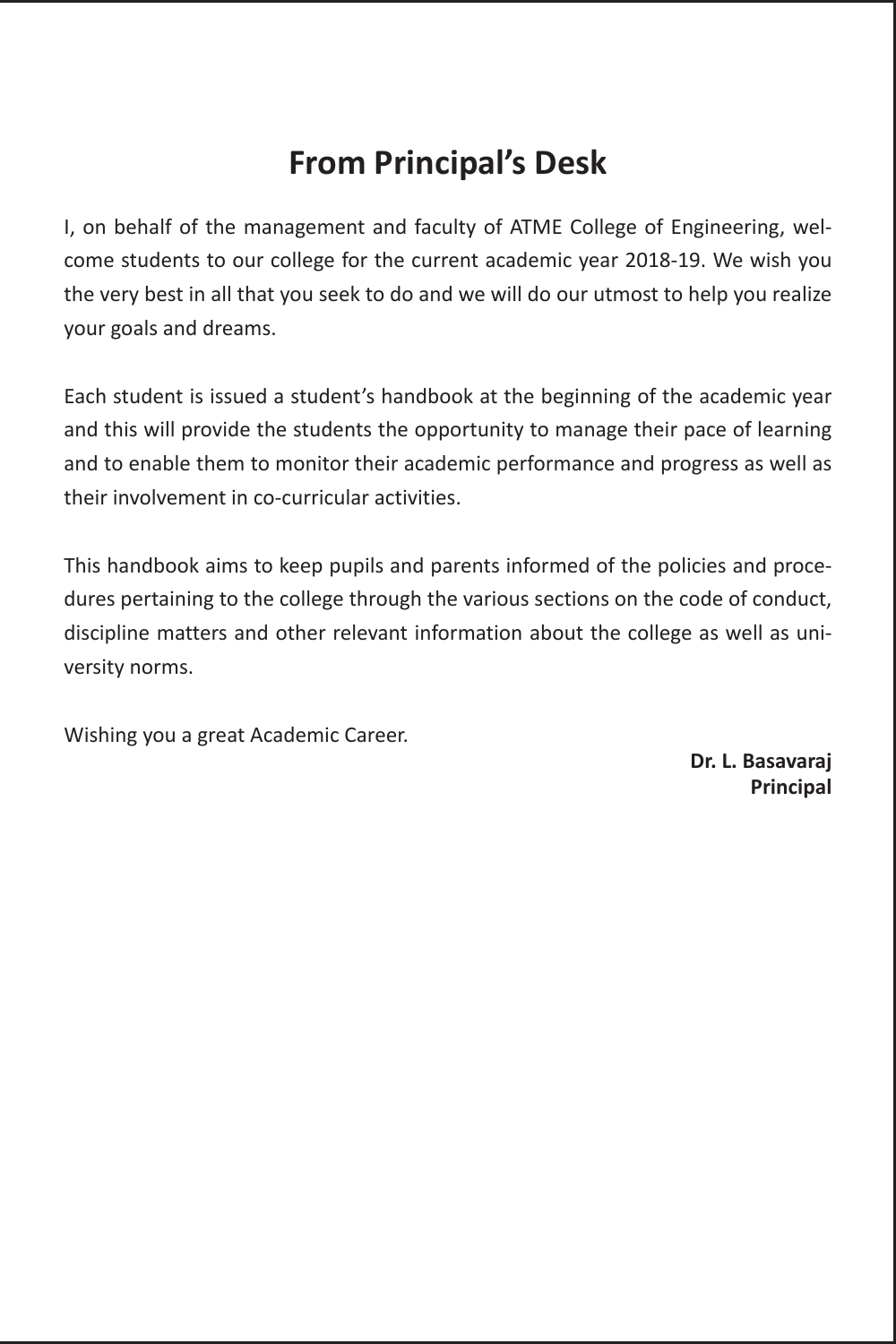# **Bharat Rathna Sir Mokshagundam Visvesvaraya**

(1860-1962)

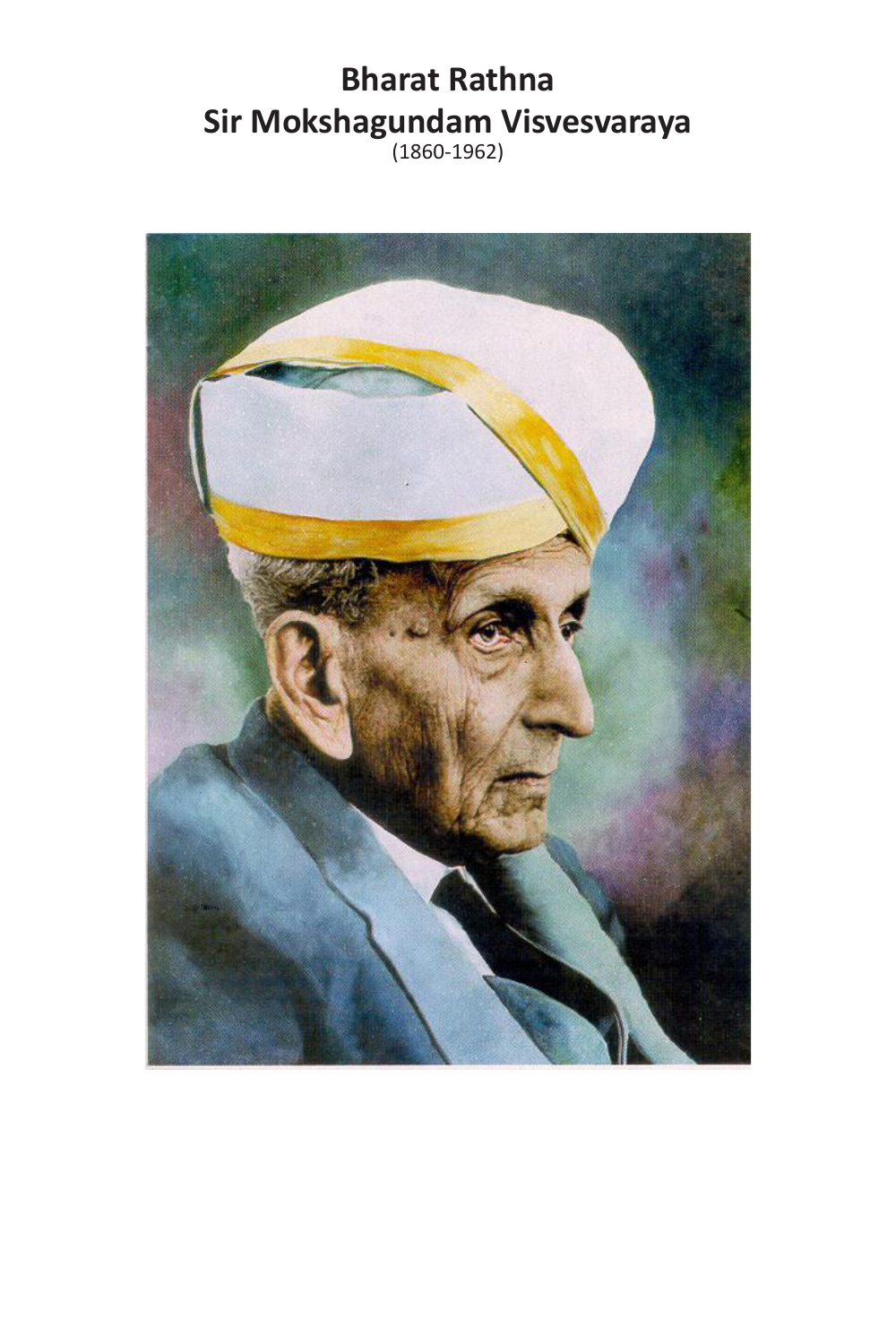### **Personal Details**

| <u> 1999 - Jan Barbara de Santo de Santo de Santo de Santo de Santo de Santo de Santo de Santo de Santo de Santo</u> |
|----------------------------------------------------------------------------------------------------------------------|
|                                                                                                                      |
|                                                                                                                      |
| ,我们也不能在这里的时候,我们也不能在这里的时候,我们也不能会在这里的时候,我们也不能会在这里的时候,我们也不能会在这里的时候,我们也不能会在这里的时候,我们也不                                    |
|                                                                                                                      |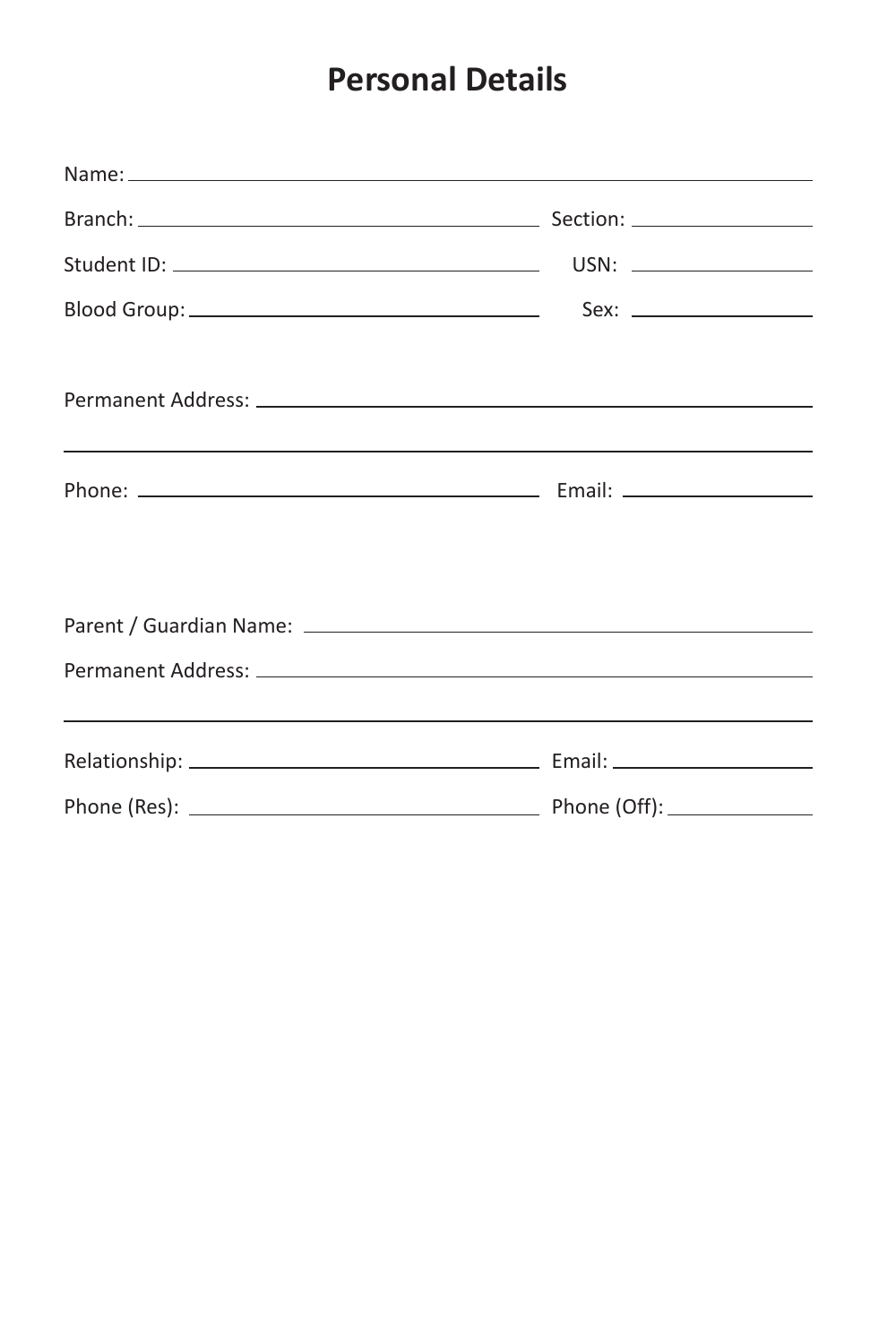### **VISION**

Development of Academically Excellent, Culturally Vibrant, Socially Responsible and Globally Competent Human Resources

### **MISSION**

- To keep pace with advancements in knowledge and make the students competitive and capable at the global level
- To create an environment for the students to acquire the right physical, intellectual, emotional and moral foundations and shine as torchbearers of tomorrow's society
- To strive to attain ever-higher benchmarks of educational excellence

## **Objectives**

- To provide quality education and groom top-notch professionals, entrepreneurs and leaders for different fields of engineering, technology and management.
- To open a Training-R & D-Design-Consultancy cell in each department gradually introduce doctoral and postdoctoral programmes, encourage basic and applied research in areas of social relevance, and develop the institute as a center of excellence.
- To develop academic, professional and financial alliances with the industry as well as the academia at national and transnational levels.
- To cultivate strong community relationships and involve the students and the staff in local community service.
- To constantly enhance the value of the educational inputs with the participation of students, faculty, parents and industry.

# **Quality Policy**

**We are committed to excellence & quality in all our deeds i.e., Teaching, R&D and Consultancy to groom top-notch professionals, entrepreneurs and leaders in different fields of engineering, technology and management.**

This will be achieved by our total commitment to-

- Enhance the satisfaction index of all the stakeholders by ensuring 100% success in all semester examinations. This will be assessed per semester.
- Annual upgradation of teaching/training eminence will be carried out in order to enhance the number of higher grades in examinations by 5% every year over the previous year.
- To instil entrepreneurial skills among students by providing necessary guidance, which will be assessed periodically.
- Interaction of Industries & Corporates with college will be amplified by offering more Guest Lectures, Seminars, Symposiums and Conferences. This helps students to keep pace with the latest developments in the field of Science and Technology and to create "Industry-ready" students to place 100% of them in reputed industries.
- Value, support and recognize excellence in teaching by academic staff and to encourage research-mindedness by involving them more in R&D activities.
- To achieve the Accreditation of the highest grade from NBA within the shortest possible time.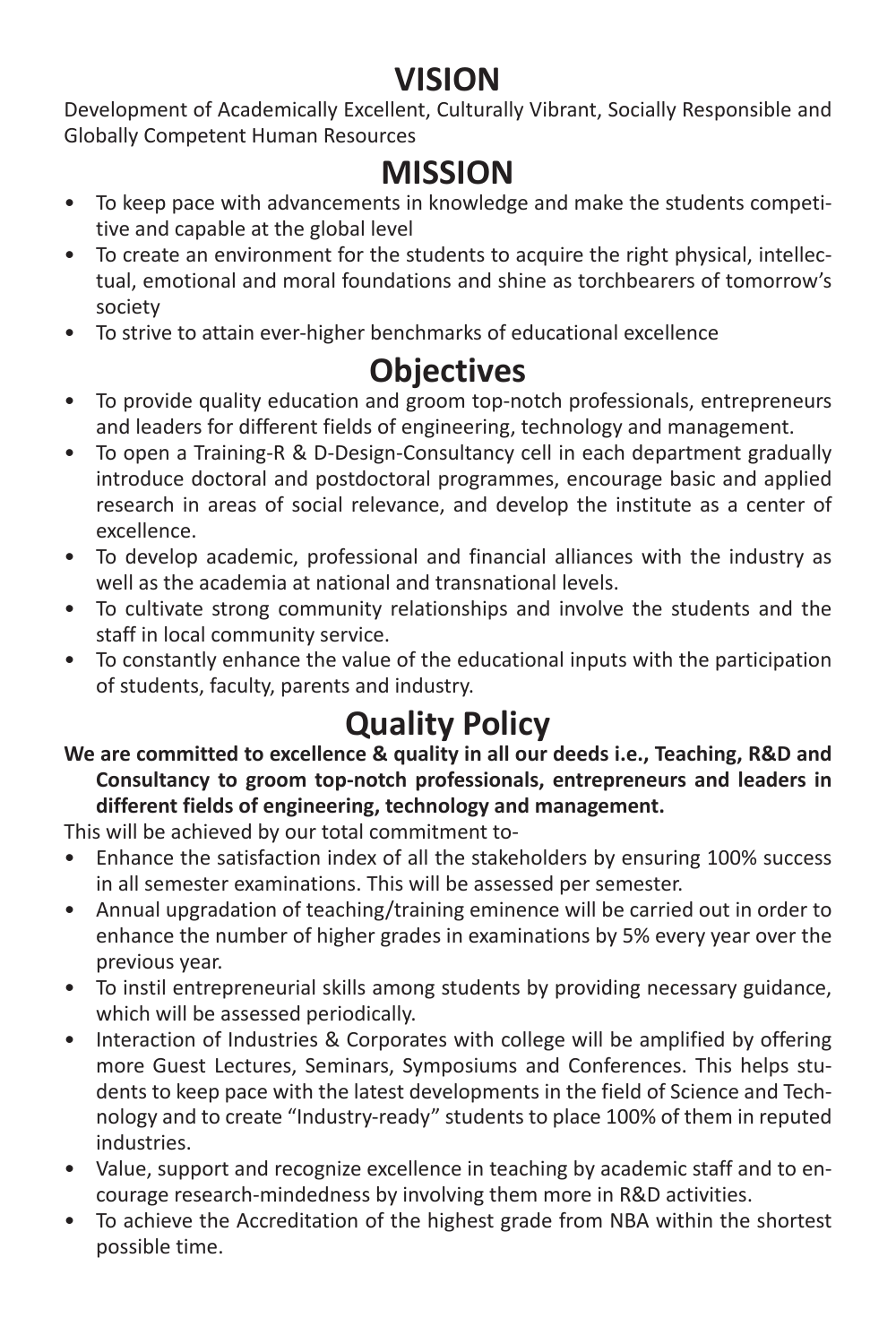## **About ATMECE**

ATME College of Engineering (ATMECE) is an ISO 9001-2015 certified Institution started in the year 2010, by a group of successful Engineers and Entrepreneurs. Mr. L Arun Kumar, Chairman, Mr. K Shivashankar, Secretary and Mr. R Veeresh, Treasurer are the founders of ATME Trust. The College is spread over 20 acres of green area on Mysuru-Kanakapura-Bengaluru highway and is close to Mysuru city. ATMECE has become a universally accepted Institution for quality education and awarded as Best emerging private Engineering College in Karnataka. The College began with just 240 students has recorded exponential growth in the span of 8 years and is now a full-fledged institution functioning with 5 Under Graduate Program and 4 Research Centres. The College has world class digital class rooms, state of the art laboratories, Library and Information centre, Auditorium, Cafeteria, Convenience shop and Play grounds.

ATMECE believes in imparting quality education by igniting the minds of students. The College provides certification courses in diversified fields of Engineering and Emerging Technologies. The College has tie up with professional bodies like, IEEE, ISTE, CSI and NEN Cell and also, signed MoU with government technical training institutes.

Many social responsibilities are embraced with pride and passion such as: Blood donation and Eye check-up camps, organizing socially productive events, Swacch Bharat Abhiyan, Marathon, Flash mobs etc., emphasizing on concurrent social causes, to nurture social awareness in students.

ATMECE provides an environment that encourages parents and family involvement. At ATMECE we take utmost care of the students and keep parent updated. The faculty and management are known for energy and erudition, academic achievements, teaching abilities & devotion to duty. We encourage students with special talent and inspire them in technical, social, cultural and sports activities to realize their dreams and ambitions.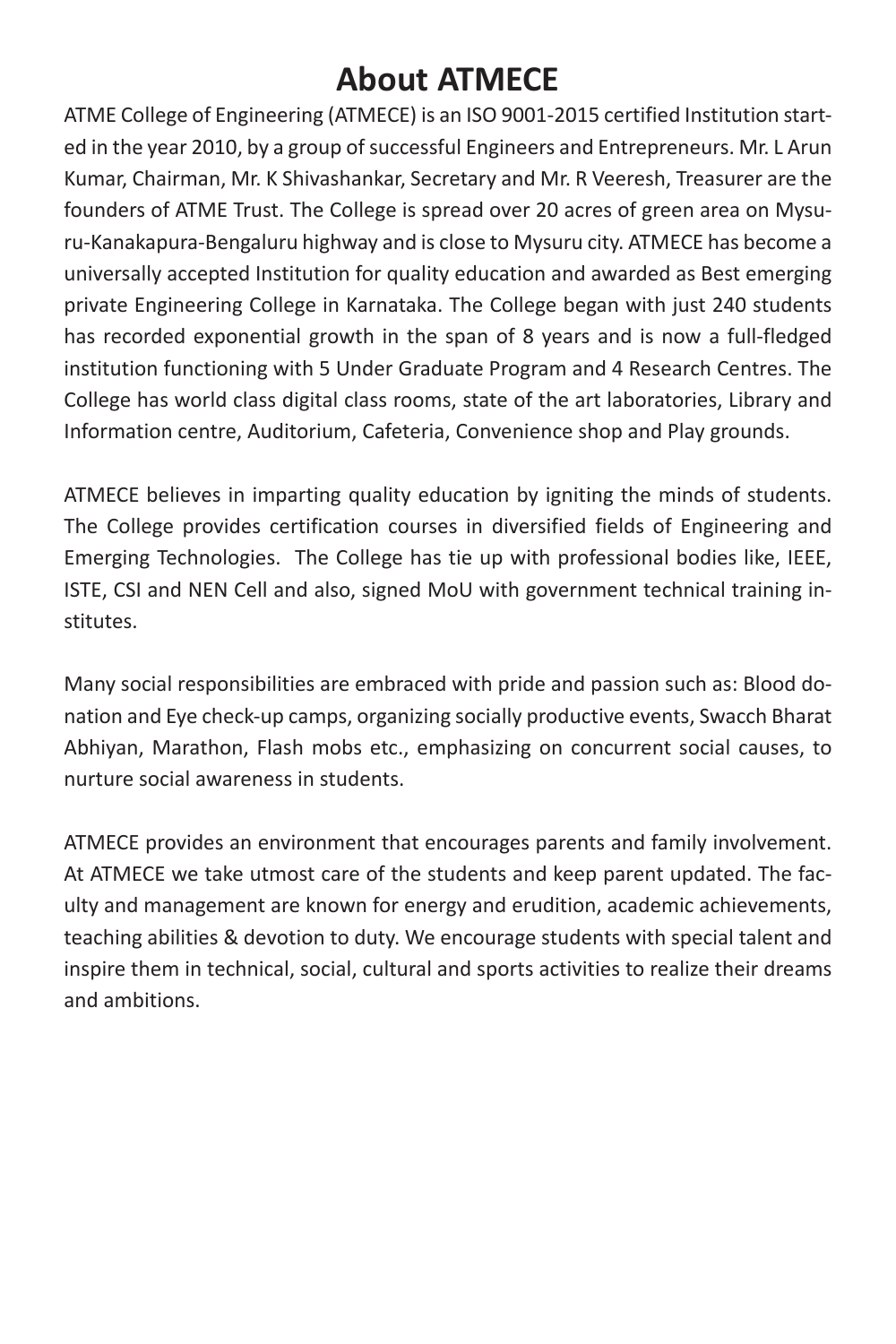### **ANTI-RAGGING LAW**

Don't "RAG" also, don't be a mute witness to "RAGGING"

As per the order of the Honourable Supreme Court and the directions of the DTE/ AICTE, the following punishment shall be awarded for those who are found guilty in participation or in abusement of ragging.

- Cancellation of admission
- $\bullet$  Rustication from the institute
- Expulsion from the institution and consequent debarring from admission to any other institute
- $\bullet$  Expulsion from the hostel
- $\bullet$  Fine up to Rs. 25000
- Rigorous imprisonment up to 3 years

| <b>Anti-Ragging Committee</b>     |              | <b>Important Numbers</b>      |                             |
|-----------------------------------|--------------|-------------------------------|-----------------------------|
| Chairman                          |              | <b>Emergency</b>              |                             |
| Dr. Basavaraj L, Principal        |              | Police: 100                   |                             |
|                                   |              | Fire: 101                     |                             |
| <b>Members</b>                    |              | Ambulance: 108                |                             |
| Dr. Parthasarathy L, HoD, EEE     | 997 216 4022 |                               |                             |
| Dr. Rathnakar Devaru, HoD, ME     | 984 401 8701 | College                       |                             |
| Dr. Mahesh P K, HoD, ECE          | 888 496 8896 | Office <sup>-</sup>           | $+91 - 821 - 2593335$       |
| Dr. Manjunath S S, HoD, CSE       | 984 572 6747 | Fax:                          | $+91-821-2593328$           |
| Dr. Mohamed Eliyas, HoD, Chem.    | 810 559 8832 |                               |                             |
| Dr. Mahesh Lohith, HoD, Phy,      | 984 520 6504 | <b>ATME Trust Office:</b>     |                             |
| Sri Manu Vijay, HoD, CE,          | 973 860 1201 | Office:                       | $+91-821-4191551$           |
| Smt. Archana M R. Asst. Prof.     | 872 237 8966 | Fax:                          | $+91-821-419$ 1553          |
| Sri Shivakumar M, Librarian       | 988 000 3058 |                               |                             |
| Sri Muralidhar M P, PED           | 961 155 1921 | Principal                     |                             |
| Sri Chandrashekar C, PRO          | 984 511 5924 | Office:                       | $+91 - 821 - 2593327$       |
|                                   |              | Mobile:                       | $+91-9448285641$            |
| <b>Transportation Coordinator</b> |              |                               |                             |
| Sri Nandeesha K G                 | 782 943 8221 | <b>Anti-Ragging Committee</b> |                             |
|                                   |              | Mobile:                       | $+91-9448285641$            |
| <b>Student Welfare Officer</b>    |              |                               | Toll Free No: 1800 180 5522 |
| Sri Ramachandra M N, Asst. Prof.  |              |                               |                             |
| Physics.                          | 974 179 0542 | <b>Police Station</b>         |                             |
|                                   |              | Varuna Police Station,        |                             |
| <b>Non-Teaching Staff</b>         |              | Megalapura, Mysore            |                             |
| Smt. Sujatha M, Office            |              | Phone:                        | $+91-821-2594411$           |
| Sri Ravi K K, ME                  |              |                               |                             |
| Sri Manjunath H R, ECE            |              |                               |                             |
| Sri Shivakumar, CSE               |              |                               |                             |
|                                   |              |                               |                             |
| <b>Local Area Sub Inspector</b>   |              |                               |                             |
|                                   |              |                               |                             |
|                                   |              |                               |                             |
|                                   |              |                               |                             |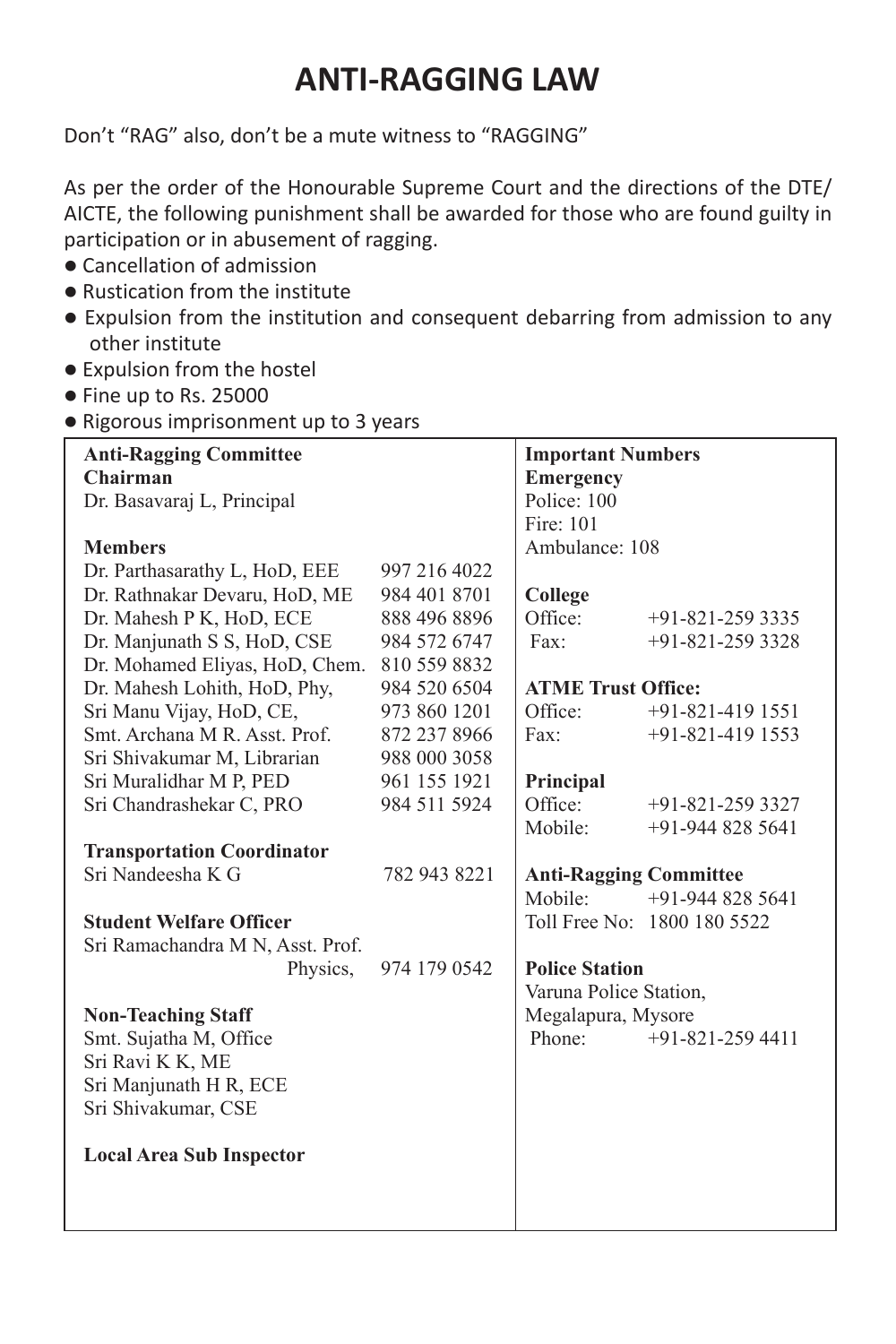### **STUDENT'S CONDUCT AND DISCIPLINE RULES**

### **CONTENTS**

- Part-I General
- Part-II Act of Indiscipline and misconduct
	- 2.1 General Disciplinary Matters
	- 2.2 Class Regulations
	- 2.3 Attendance Regulations
	- 2.4 Lab Regulations
	- 2.5 Leave Regulations
	- 2.6 Library Regulations
	- 2.7 Ragging
	- 2.8 Placement Regulations
	- 2.9 Sports Regulations
	- 2.10 Hostel Regulations
	- 2.11 Transport Regulation
	- 2.12 EERP Regulations
	- 2.13 Fee/Scholarship regulations
	- 2.14 Other Regulations
- Part-III Officers Authorised to take disciplinary action
- Part-IV Nature of Penalties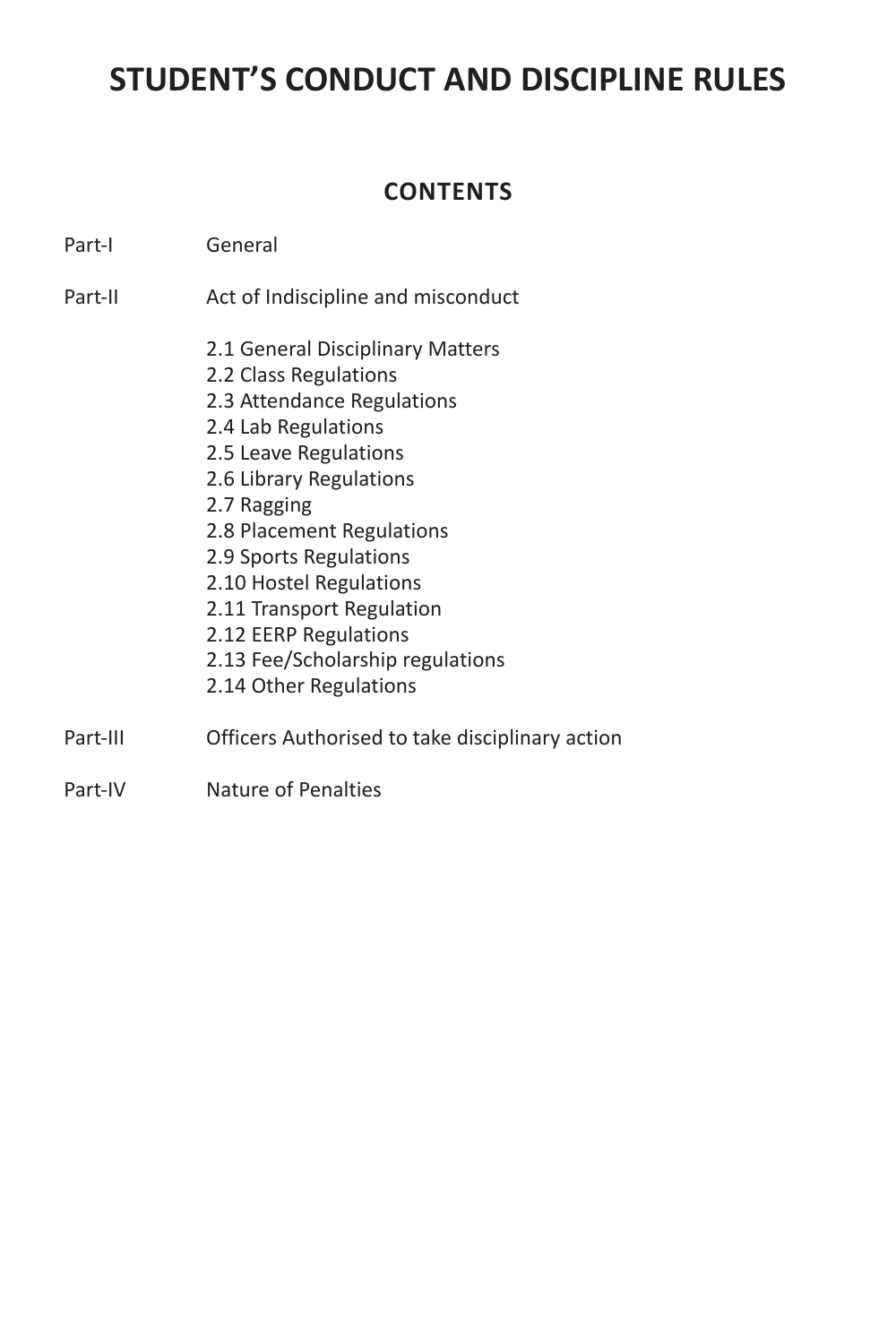### **FOREWORD**

**Student's Conduct & Discipline Rules** have been framed for the benefit of the students and proper functioning of the college. The smooth functioning of the college depends upon observance of discipline by the students. The college can help the students better when rules of discipline are observed properly. Violation of these rules deprives the students of the advantages of various facilities provided by the college.

The aim of the policy is to encourage self-discipline and awareness of the positive contributions that students can make to improve his stay at the college. The college aims to provide a moral framework for students' personal development so that they become tolerant members of the society.

The College believes that duty, decorum and discipline are the hallmarks of a good student. Students with such qualities alone can prove to be productive manpower with an appreciable value system. Therefore, erring students would be subjected to disciplinary actions.

These Rules shall be called & referred to as "ATME College of Engineering – Student's Conduct & Discipline Rules".

These are framed for the benefit of the students and also for effective implementation by the Management, Faculty & Staff.

### **Part-I**

#### General

#### **1. Title of Rules:**

These Rules shall be called "ATME College of Engineering — Student's Conduct and Discipline Rules".

#### **2. Date of Commencement:**

These Rules shall come into force from the date of admission of the student.

#### **3. Enforcement of Rules:**

These rules shall apply to all the students of the college, whether admitted before the date of enforcement of these rules or afterwards.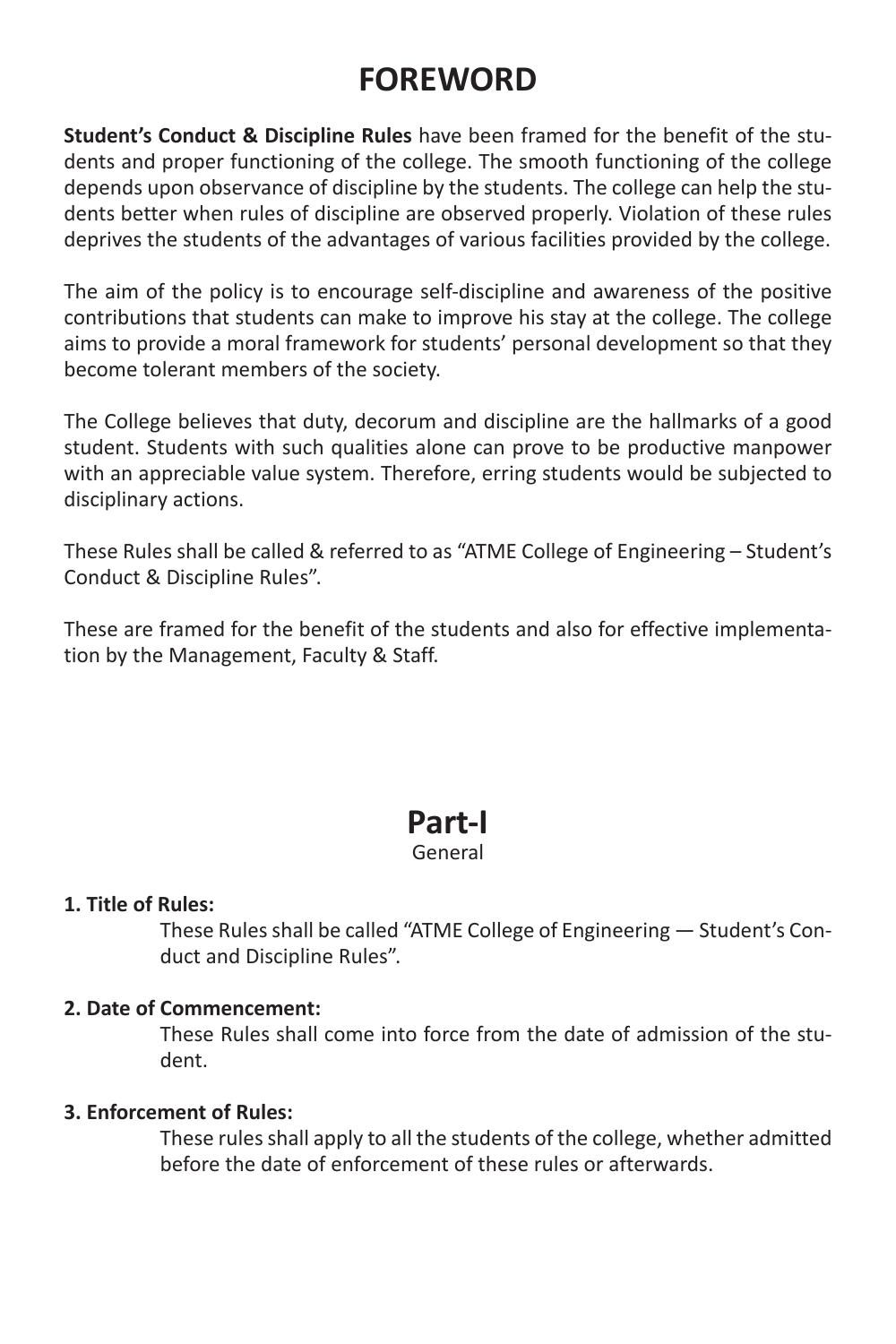### **Part-II Acts of Indiscipline & Misconduct**

#### **Introduction**

ATME College of Engineering, Mysore is dedicated to providing students the very best educational experiences possible. Discipline is the key and watchword of ATMECE to bring balance in every walk of life. The institution believes in developing informal education and inner strength among the students. They should try to inculcate the same within themselves, which would subsequently be manifested in their external conduct.

To that end, the fundamental purpose of the colleges' student code of discipline is to promote and protect the rights, welfare, intellectual integrity, safety, property, and health of all members of the Institute, as well as to promote the orderly operation of the college and to safeguard its property and facilities.

The activities related to bullying, racism, sex and other antisocial behaviour will not be tolerated. The highest standards of behaviour's are expected and the college will take whatever actions are needed to ensure maintenance of the standards. We will ensure that there is no differential application of the policy on any grounds, particularly ethnic, national origin, culture, religion, gender, physical disability, etc. Students have a responsibility to ensure that incidents of disruption, violence, bullying and any form of harassment are reported to the college authorities.

This code, based on the principle that each student assumes his or her individual responsibility to abide by it, pertains to any individual who is currently enrolled in any of the programs offered by ATME College of Engineering and applies to misconduct committed in the college premises or during college related activities off the college premises.

All the students admitted to the college will have to give an acceptance of general conduct & discipline rules.

### **2.1 General Disciplinary Matters**

#### **2.1.1 Discipline:**

a) a) The college will not show any mercy to a misbehaving student and would initiate disciplinary action whenever the occasion demands. At the time of admission, every student and his/her parent/guardian shall be required to sign a declaration to the effect that he/she submits himself/herself to the disciplinary jurisdiction of the Principal and the other designated authorities of the college.

#### **2.1.2 Identity Card:**

a) It is meant for identifying bonafide students of this college and is used for permitting the students to participate in various activities and programs of the college. Every student must compulsorily wear Identity card as long as he/she is in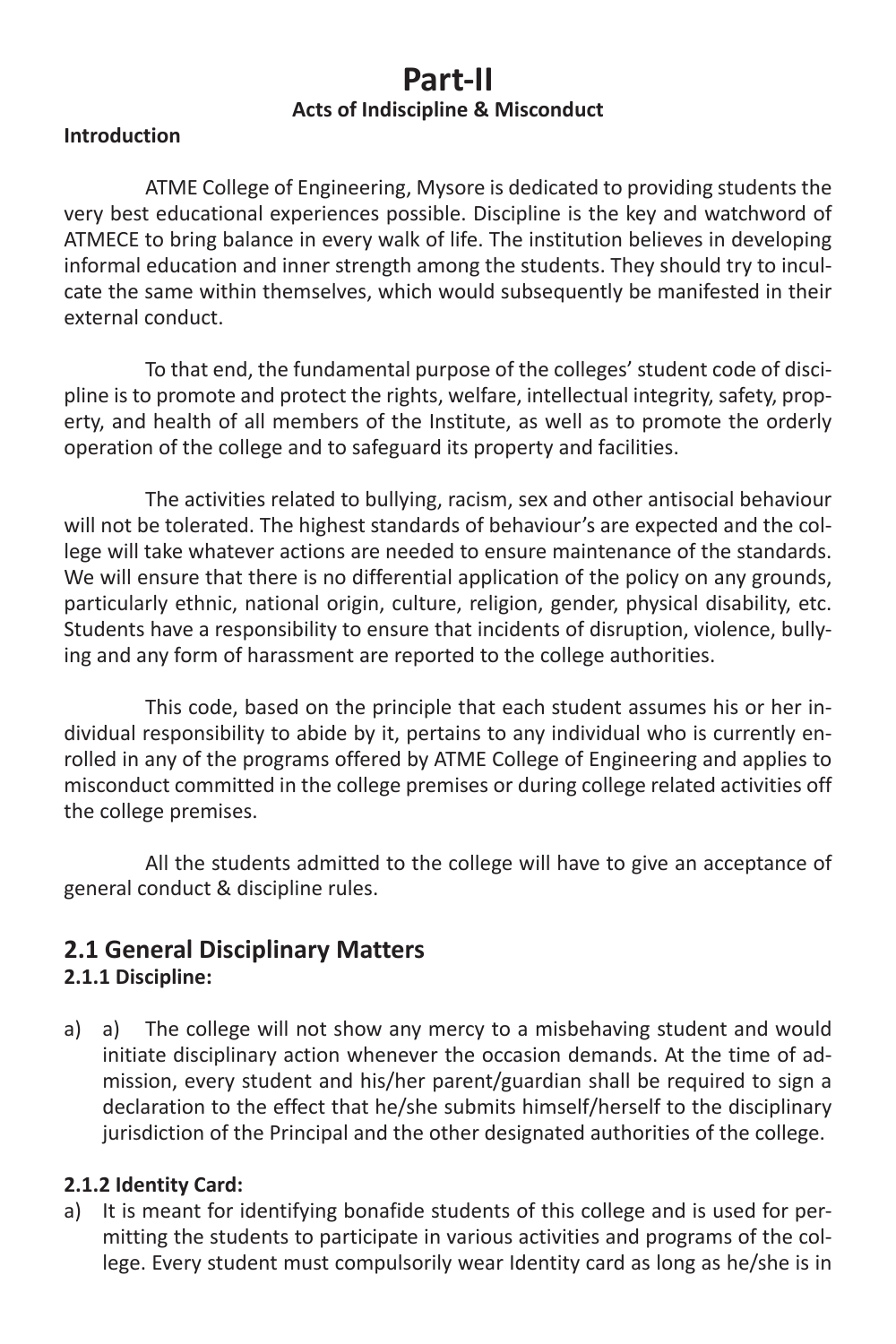the college campus. It must be produced by the student whenever demanded by the member of the teaching or non-teaching staff of the college.

b) He/she must take proper care of his Identity card to avoid its misuse by other students and outsiders. In case the Identity card is lost, the matter should be immediately reported to the Principal and an application should be made for a duplicate Identity card which will be issued on payment of charges.

#### **2.1.3 Dress Code:**

- a) All Students shall wear only the prescribed uniform while attending the college on all days. In case the uniform is not made mandatory on any specific day, only neat and decent clothing is allowed. Both Boy and Girl students are to cloth modestly and have well groomed hair. They are not permitted to wear obscene dresses. Half pants are not permitted in the college. Rather it will be treated as an act of indiscipline and would be marked as absent for that particular day. If non-adherence to this rule is reported against a student often, severe action may be initiated.
- b) Girl students are permitted to wear chudidhars with their duppattas pinned properly or sarees only. Tight, transparent, provocative fittings are strictly prohibited.
- c) All students are advised not to wear precious and costly jewellery. The college authorities will not hold any responsibility for their loss. Shoe is compulsory for all male students.
- d) Nobody can enter the campus with a covered face or with his/ her helmet on.

#### **2.1.4 Students Behaviour:**

#### **i. Students behaviour in Class Rooms:**

- a) Students shall not display noisy and unseemly behaviour, disturbing attention of the fellow students.
- b) Students must not attend classes other than their own without the permission of the concerned authority.
- c) Students shall attend all the internal examinations of the college as and when conducted by the college.

#### **ii. Students behaviour in the Laboratory:**

- a) Students should take care of tools, apparatus and other equipment given to them, Students should follow the do's and don't's of the laboratory and preserve the cleanliness of the laboratories.
- b) Students should not power on any experiment without the permission of the concerned Instructor / in-charge.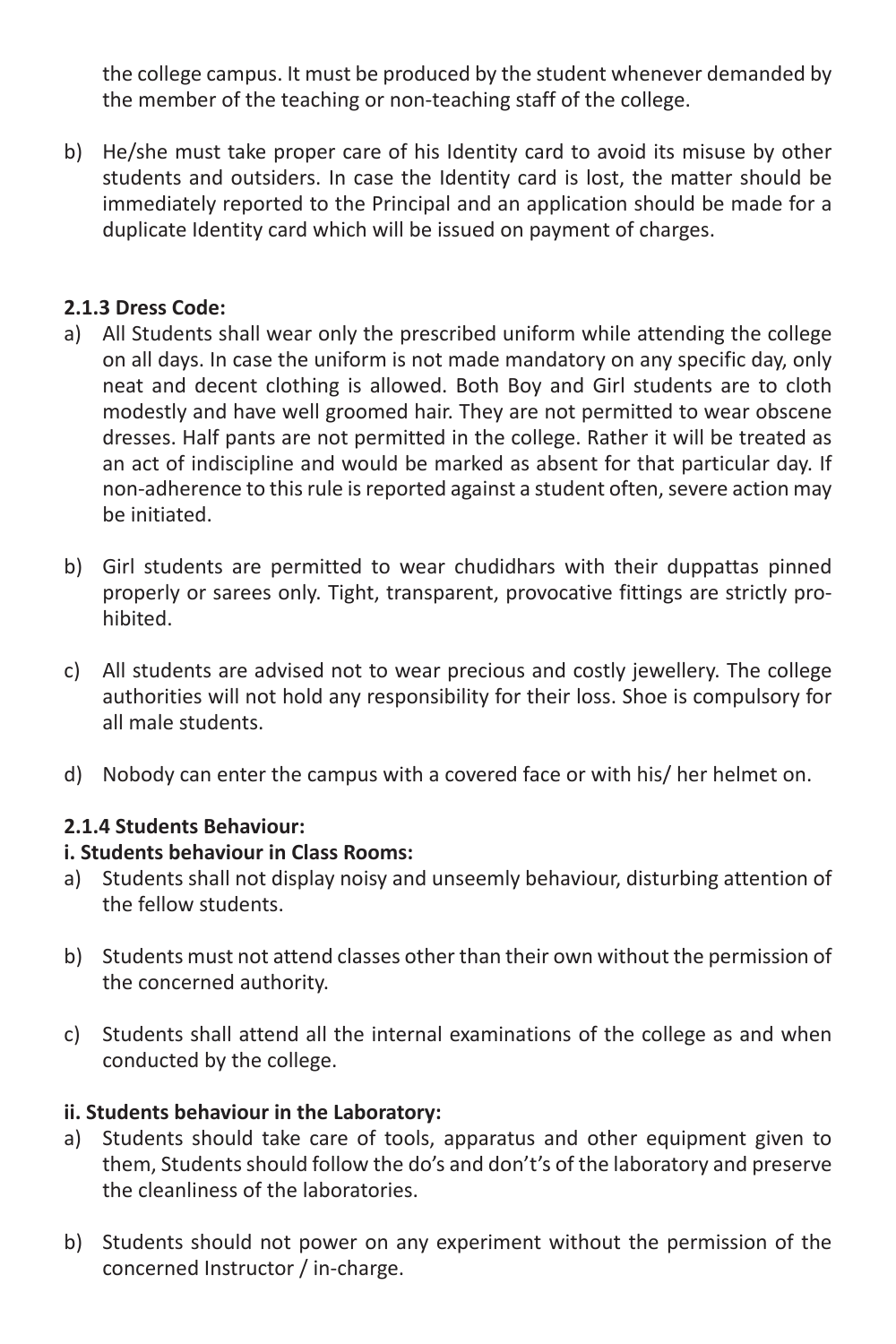#### **iii. Students behaviour during Examinations:**

- a) Committing forgery, tampering with or misuse of the university documents or records, identification cards etc. is punishable.
- b) Students using unfair means in university or other college examination or class tests will be liable to expulsion from the college or to any other disciplinary action, in addition to any penalty, the university/ college authorities may decide to impose.
- c) Students involved in malpractice at the college/ university examinations will be expelled from the college.
- d) Misconduct during examination, production of false information or documents for admission purpose and the failure to return loan materials or settling debts related to exam fees with the college would be seriously dealt with.
- e) Students are required to bring their identity cards and admission tickets at the time of all examinations.

#### **iv. Students behaviour in the Campus:**

- a) Students shall maintain the labs, classrooms, library, and buildings of the college and hostel, Students shall not damage or brake the campus assets and create nuisance.
- b) Students must not loiter in the college premises while the classes are in progress.
- c) The students will not be permitted to loiter in the College on holidays, unless they have been specially called.
- d) Spitting, smoking and throwing bits of paper and littering inside the college campus must be avoided.
- e) Drinking and smoking is prohibited in the college as well as in the hostels.
- f) Students are strictly forbidden from collecting money for any purpose without the permission of the Principal.
- g) Students shall not possess, consume or distribute alcoholic drinks or any kind of hallucinogenic drugs.
- h) Students shall not Indulge or encourage in acts of gambling in the college premises.
- i) Any kind of Indiscipline including fighting in the hostel & college premises will be punishable.
- j) Carrying of lethal weapon(s) like gun(s), revolver(s) etc. in the college or hostel is not allowed. Keeping weapon(s) and ammunition of any kind in the College or Hostel rooms is prohibited.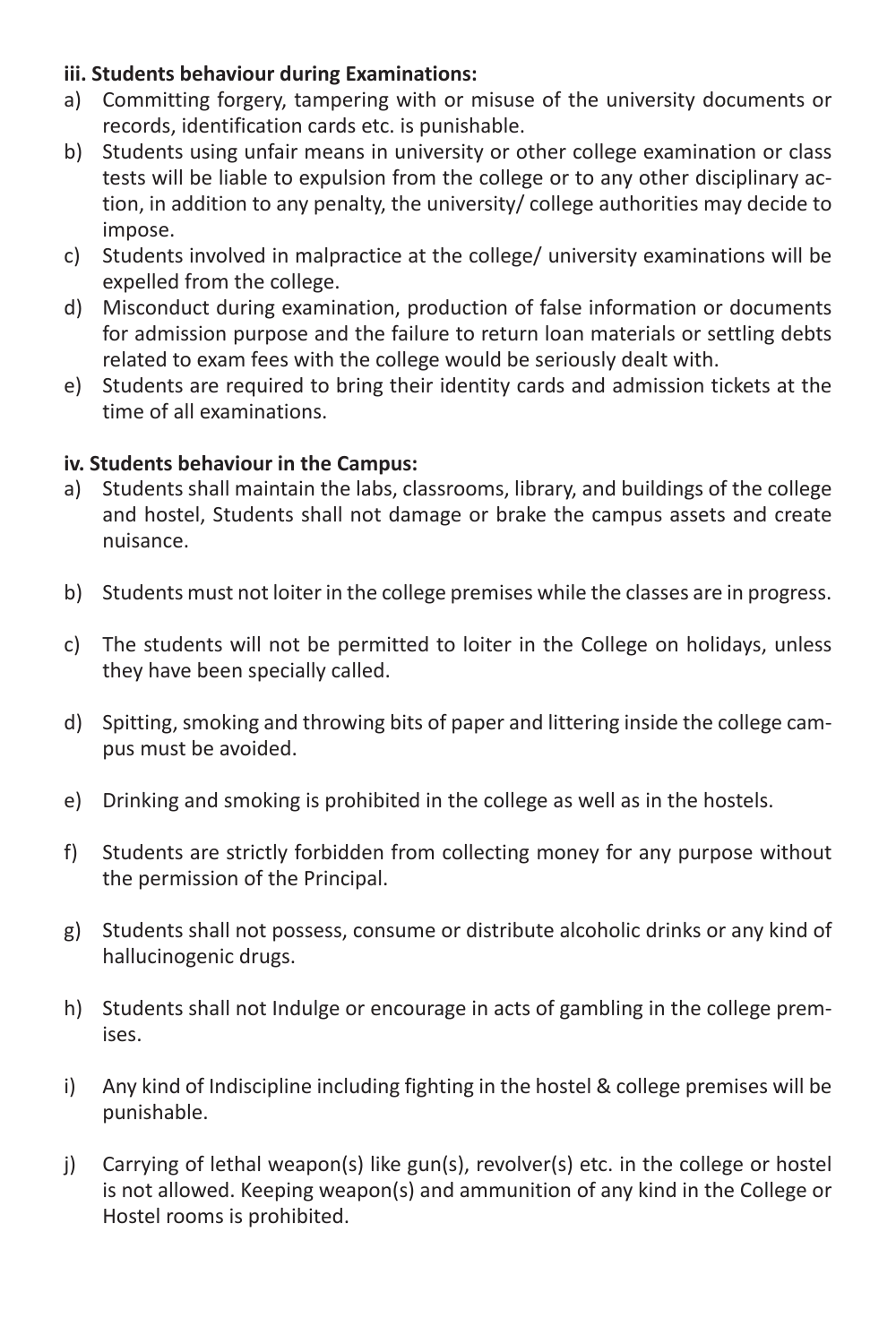- k) Students shall not indulge in pasting of posters, distributing pamphlets, handbills etc. of any objectionable nature is prohibited.
- l) Students shall refrain from causing or colluding in the unauthorized entry of any person into the campus or in the unauthorized occupation of any portion of the college premises.
- m) Students shall refrain from arousing communal, caste or regional feelings or creating disharmony among students.
- n) Students shall not invite outside elements to the college or Hostel premises without prior permission of the authorities. Outsiders are not permitted in the college premises without the prior permission of the Principal. College students are not allowed to bring their relatives/friends to the college premises without the permission of the Principal. Strict action will be taken against the concerned outsider as well as the college student who is instrumental in bringing outsiders to the college premises.
- o) Entertaining outsiders in and outside the college campus and indulging in anti-social activities are serious offences and are punishable as such.
- p) Students are prohibited from damaging the college property. Students must take proper care of the college property. Strict action will be taken against students damaging college property and will be required to compensate the damage. The cost of any damage so caused will be recovered from the students collectively if the responsibility for it cannot be fixed on any individual or group of individuals.
- q) Wilful damage or stealthy removal of any property / belongings of the college or fellow students is prohibited.
- r) Scribbling or etching on drawing boards and desks and writing on the walls, dirtying and defacing the college campus, etc. are strictly prohibited. Strict action will be taken against the student(s) indulging in such practices and if the student indulging in such practices is not identified, the whole class will pay to compensate for the loss. Breakage of furniture will also be treated in the same manner.
- s) All the students should strive for cleanliness of the premises and help in the maintenance and upkeep of the college.
- t) Loitering, shouting, whistling and other such acts that cause nuisance in the premises of college are strictly prohibited.
- u) Political activity of any sort whatsoever is banned inside the college campus. If a student fails to comply with this regulation, strict disciplinary action will be initiated against the student which may even result in the rustication of the student from the College.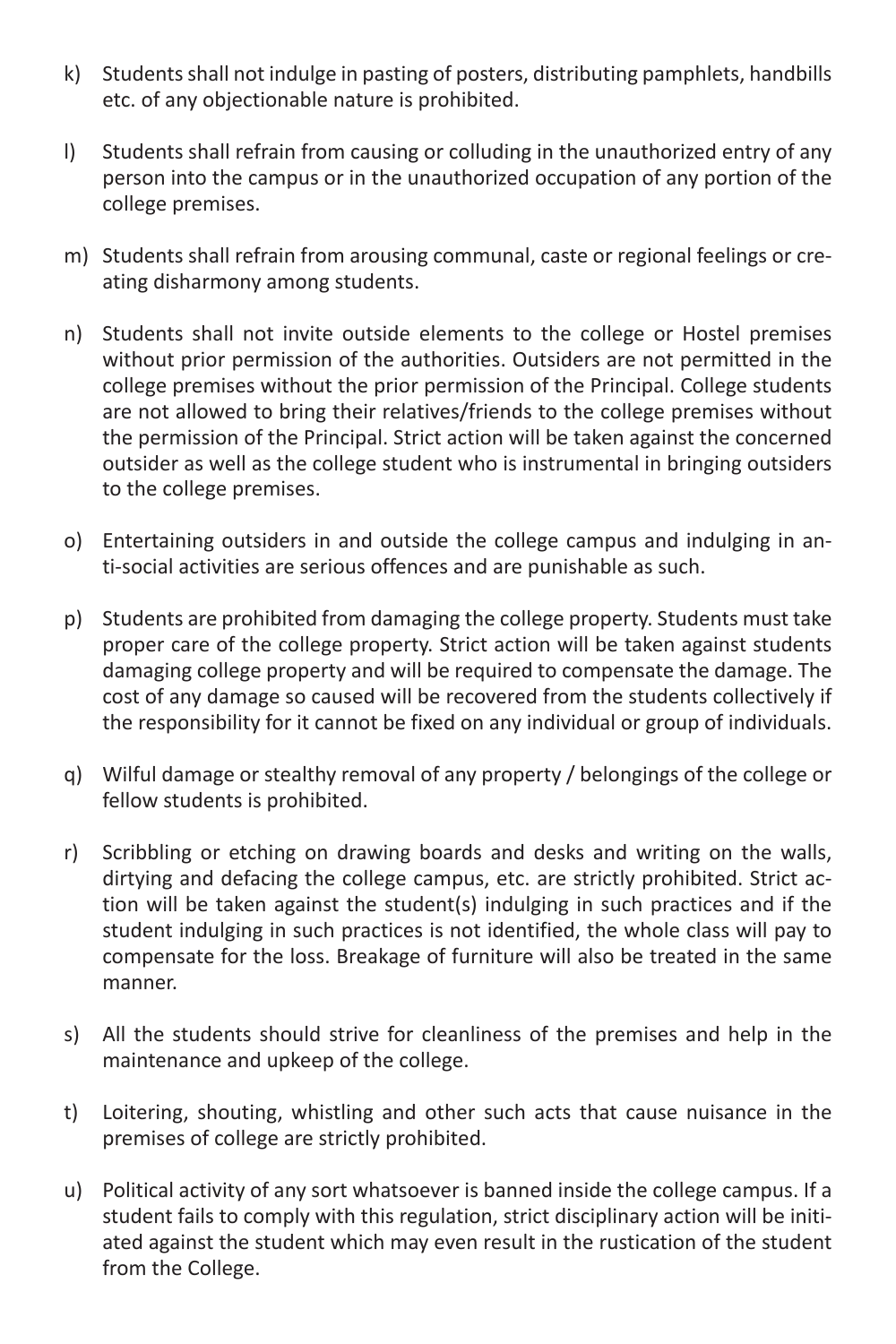- v) No student shall directly or indirectly participate, involve or commit any illegal activity including nuisance in the college, hostel or in any public place.
- w) All meetings, cultural programs, debates, etc. organized on the college premises must be held in presence of teaching staff members and with the prior permission of the Principal. The subjects / theme of debates, cultural activities etc., must have the prior approval of the Principal. No meeting/function of any kind shall be held in the college premises without the written permission of the Principal.
- x) Playing loud music is strictly prohibited in the college premises. Defaulters will be punished and their instrument will be confiscated.
- y) Use of mobile phones within the College campus is strictly banned. Violation of this rule by any student would result in impounding of the cell phone, levying of fine and strict disciplinary action against the student.
- z) Students are prohibited from organizing and attending meetings in the college and distributing notices for any purpose without the permission of the Principal.
- aa) Gathering in groups at entrance of the college, pathways & roads is strictly prohibited.
- bb) While attending college functions, the students will conduct themselves in such a way as to bring credit to themselves and to the institution.
- cc) Playing Holi inside the college & hostel premises is strictly prohibited. Disciplinary action will be taken against the student found guilty of violating this rule.
- dd) Students should strive hard and spare no effort in maintaining peace in the campus.

#### **v. Students behaviour in General:**

- a) Students are expected to use only courteous and polite language and behave with decorum with the faculty members, staff & the co- students of the College.
- b) Students shall avoid using any insulting, threatening language when talking with fellow students and should abstain themselves from violence.
- c) Students are required to develop a friendly relationship with fellow students. Students are expected to show kind and cordial consideration to the new entrants admitted to the college every year in particular.
- d) Students shall show due respect to the teachers of the college, the Superintendents/ Wardens/ Asst. Wardens of hostels. They should be courteous and respectful towards the employees of the college and of the hostels. They shall also pay due attention and courtesy to visitors. Students shall not display lack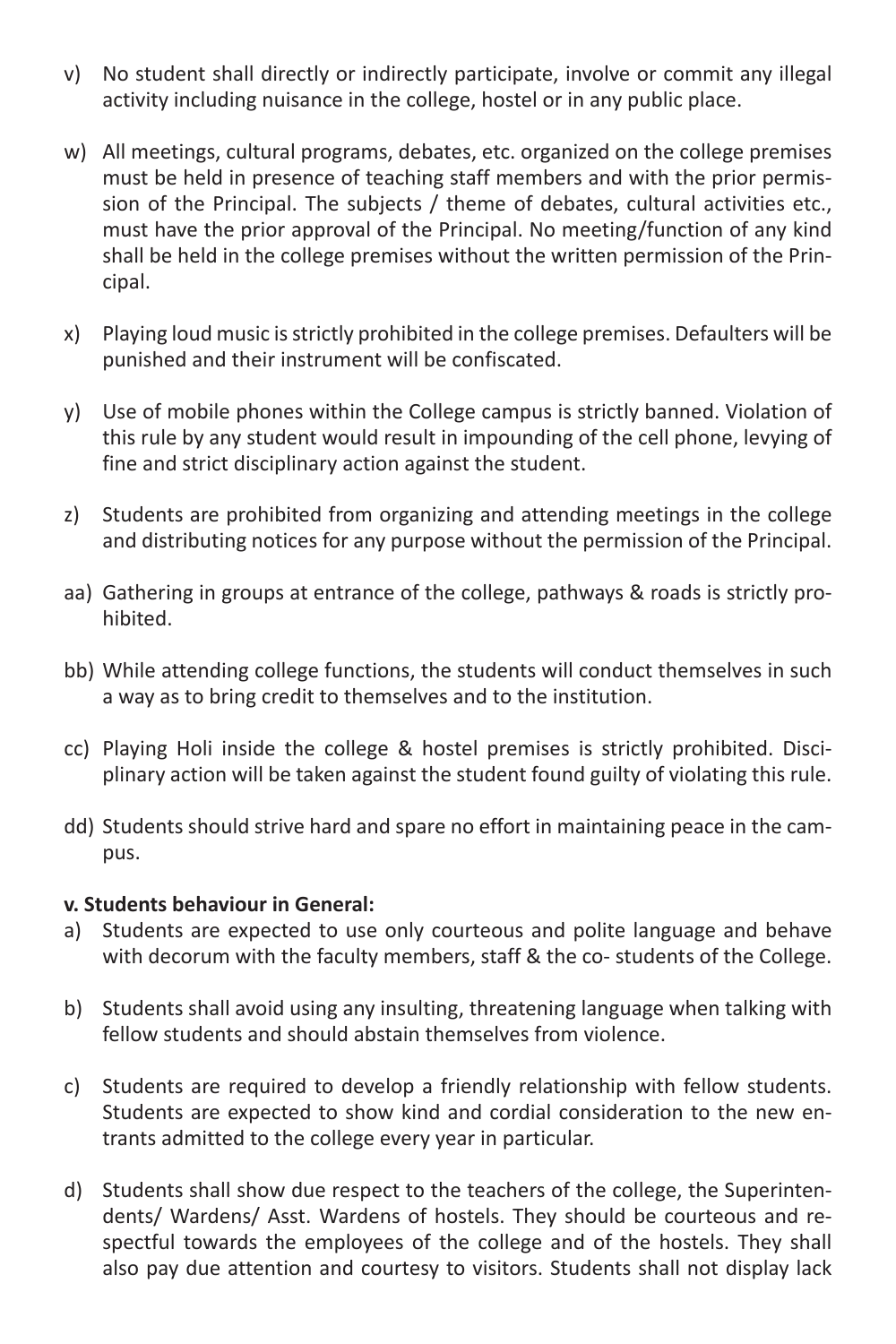of courtesy, decorum and indecent behaviour towards anyone within or outside the campus.

- e) Students shall not indulge in any act of any offence punishable under law.
- f) Students shall not indulge in any improper behaviour while on tour or excursion.
- g) Students shall conduct themselves within and outside the premises of the college in a manner befitting the prestige of the college and shall do nothing that will interfere with the discipline of the college or tarnish the image of the college. They should uphold the good name of the college.
- h) No student shall commit any offence punishable under law including Ragging, Riot, Strikes, etc.
- i) Teasing or disrespectful behaviour to fellow students (girls/ boys), Ragging, smoking, alcoholism, taking drugs, playing cards and other such unsocial acts will lead to immediate dismissal from the College.
- j) Students are not allowed to communicate any information about college matters to the press or any other media.
- k) Male students shall have no entry into the girl's common room/ Lounge & vice versa. Boys found loitering near girls' common Room are liable for punishment.
- l) Students are forbidden from entering the college office and the staff rooms during unspecified hours. They should seek permission before entering the Office or Staff Room.

#### **2.1.5 General Regulations:**

- a) Students should cultivate the habit of looking at the notice board every day. Students are expected to read notices/circulars displayed on the college notice board. College will not be responsible for the loss of any advantage due to negligence of reading notices on the part of the student. Ignorance of not reading any notice/circular thus displayed shall not be accepted as an excuse failing to comply with the directions contained in it.
- b) Students shall participate in sports, extracurricular activities, social gatherings and community services whenever arranged by the college.
- c) All vehicles should be parked in the allotted place by paying prescribed parking fee. Vehicles found parked in unauthorized places shall be impounded. Students shall leave their bicycles, scooters, motorcycles or cars locked in the parking area at their own risk. No bicycle, scooters, motorcycles or cars shall be parked in any other part of the college building/ campus.
- d) Representation of complaints and grievances may be made through the con-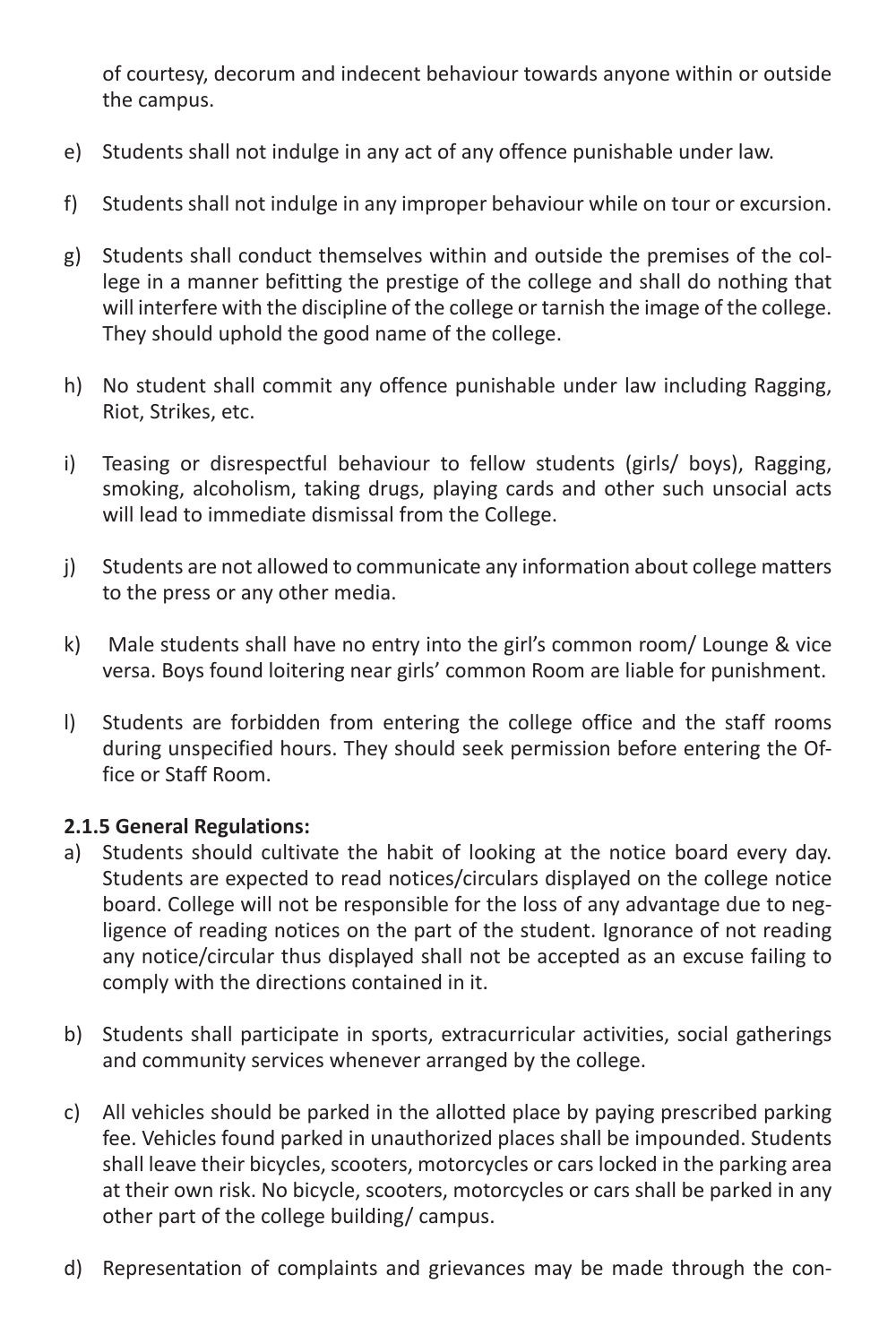cerned committees or HOD only.

- e) Misappropriation of articles is punishable. Students finding articles not belonging to them should hand over the same to the Principal / Office Superintendent.
- f) No Society can be formed in the college nor shall any person be invited to address a meeting in the college without the prior permission of the Principal.
- g) The Principal shall deal strictly with students who play a leading part, by organizing or assisting in strikes.
- h) No students suffering from any contagious or infectious diseases will be permitted to attend the College.
- i) Students shall maintain good discipline & character throughout during their duration of study in this college.
- j) Any student who causes damage to the reputation of the college will be terminated from the college.
- k) All the extra-curricular activities such as sports, debate competitions, general functions, etc. will be conducted by the college nominated bodies and concerned departments. These bodies would chalk out the programmes.
- l) The curricular activities such as seminars, symposia, Lectures by experts etc. will be organized through the respective departments, which cater to the needs of respective students.
- m) The students are advised to be in constant touch with the Students Welfare Officer / other members of staff for any of their difficulties.
- n) Students shall not harm the health or safety of staff or students.
- o) Students shall refrain from refusing to comply with the directions of college officials, instructors, administrators or staff on their duties.
- p) Students shall not refrain from appearing or giving false statements when one is asked to present evidence or respond to an investigation involving the disciplinary code.
- q) The designated Chief Editor will look after the College Magazine. The students will contribute articles on science and general topics. They may also send their suggestions for the improvement of the magazine.
- r) Student representatives will be nominated by the concerned constituted committees. There will be no election to the College, Departments and Academic associations.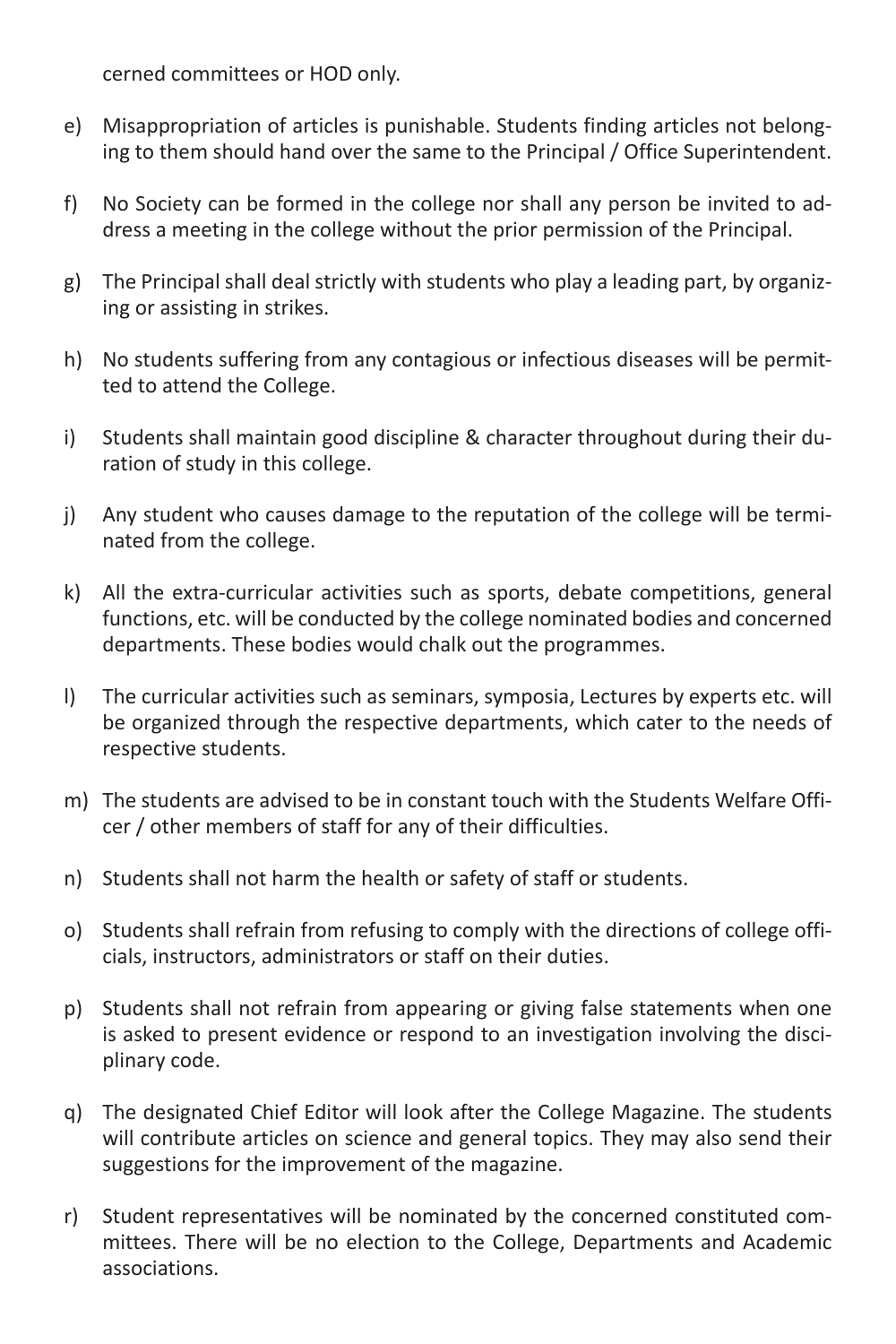s) Students shall switch off lights and fans on vacating the classrooms.

#### **2.2 Class Regulations**

- a) All the students have to be in class room at least five minutes before the commencement of classes.
- b) Coming late to the college and reporting late to the class is a serious breach of conduct.
- c) The students shall observe silence in the class irrespective of the presence or absence of the faculty member.
- d) No student can leave the class room without the permission of the teacher.
- e) Students will not be permitted to leave or come late to the class under any pretext such as paying fees or library transaction etc. Time fixed for such purposes during office hours must be adhered strictly.
- f) The students are expected to take up all assignments, tests and examinations of College/University seriously and should try to perform the best.
- g) Attending 1st internal test is compulsory. Students who fail to attend the 1st Internal test will not be allowed to take the subsequent internal tests.
- h) During their free periods, students should work quietly either in the Library or in the reading room or spend time in the student's common room without causing any disturbance.
- i) Wilful absence from classes and instigation of the students to abstain or to go on strike is a serious breach of discipline, This may result in expulsion from the College.
- j) Attempt or persuading others to attempt, towards boycott or postponement of classes, examination and tests which are duly notified by college authorities, being present in college / hostel or its vicinity shall be dealt severely.
- k) The concerned Hods shall have power to impose fine or to cancel attendance of the student for specific period in case of in attentiveness/indifference to studies or late coming without valid reasons.

#### **2.3 Attendance Regulations**

- a) Normally 100% attendance is expected. Ideally a student should attend all lectures, tutorials and practical's held during the semester in all the theory subjects or labs.
- b) In case a student faces unavoidable problems (personal, family, etc.), university permits such students to have a minimum attendance of 85% in both theory & Practical in all the subjects. If the student fails to improve his/her attendance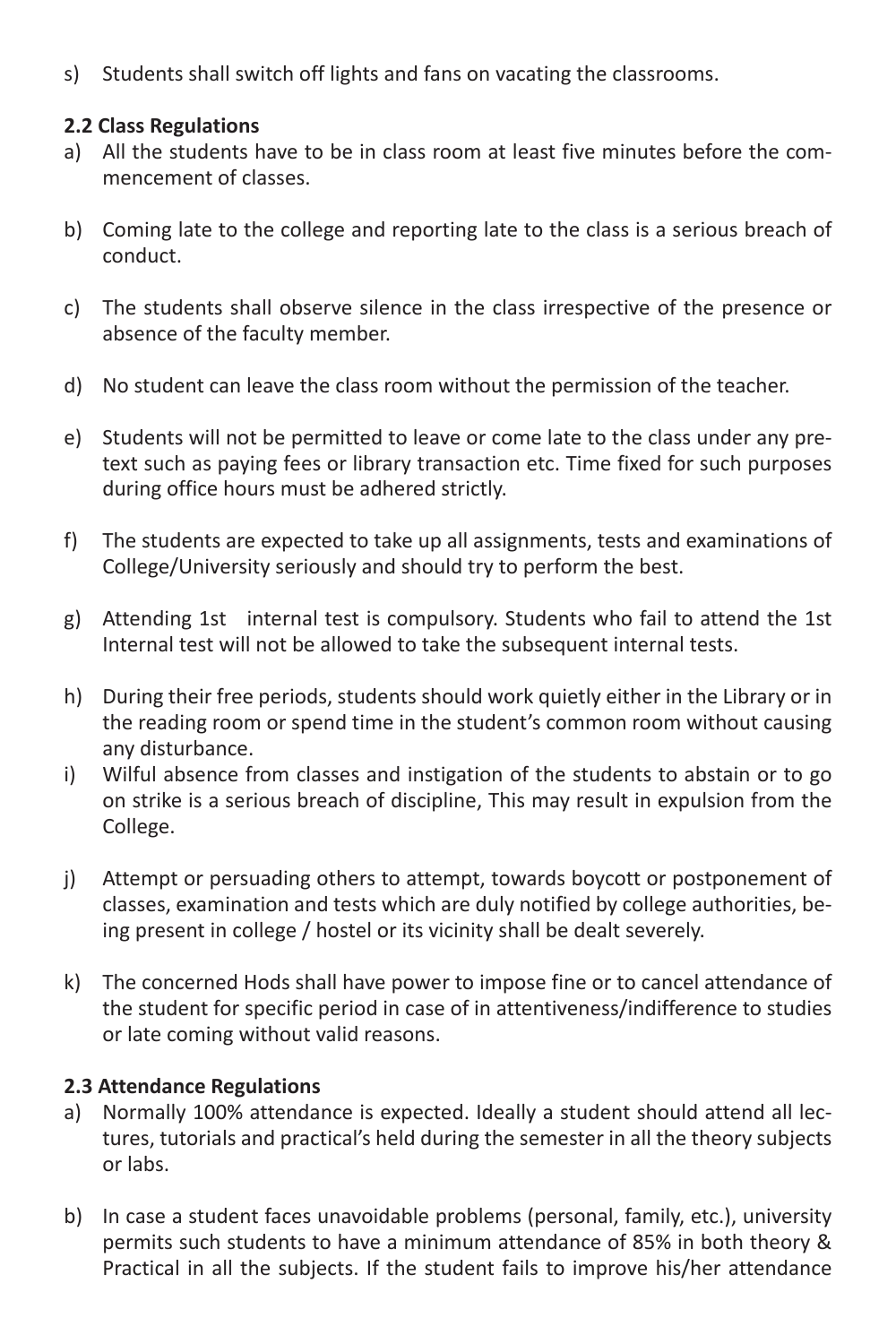and does not keep the required attendance, he/she may not be permitted to fill his/her examination form. Thus he/she will not be permitted to appear for the university examination & will be detained.

- c) Students are required to attend the classes from the day college reopens after each semester. Those students who fails to do so will be fined Rs.100 per day.
- d) No exemption for attendance will be allowed for rehearsals/practice in cultural/ sport and other such activities.
- e) The students, who are required to participate in the activities of the college such as debate, exhibitions, sports, meetings etc., are required to submit an application through the concerned staff and get prior permission from the respective HOD for condoning their absence.
- f) If the students are likely to remain absent due to unavoidable reasons, they are informed to submit an application duly endorsed by their parents/guardian mentioning the reasons.
- g) Parents/guardian are requested to keep track of their ward's attendance in classes. They may note that, if their ward falls short of the minimum attendance requirements he/she shall not be permitted to appear in the university examinations.
- h) Absence on medical ground for 3 days or more should be supported by medical certificate from the doctor. However, the certification is considered only for 10% of attendance as per VTU rules.
- i) Students shall report all cases of impropriety and misbehaviour to the college authorities.
- j) Students shall not attempt at bribing or corruption in any manner.

#### **2.4 Lab Regulations**

- a) In the workshop all the students must wear prescribed uniform.
- b) Every student must enter his/her name and sign in the log book maintained in the lab before availing the facilities in any lab.
- c) Internet use in the computer lab must only be for course-related work.
- d) Student who need to work on class assignments have priority to use the lab computers over those students using the computers for emailing, web surfing etc.
- e) Students should keep workstations, terminals, PCs and laboratories clean and tidy so as to be usable by others. Chairs must be properly arranged after the lab hours.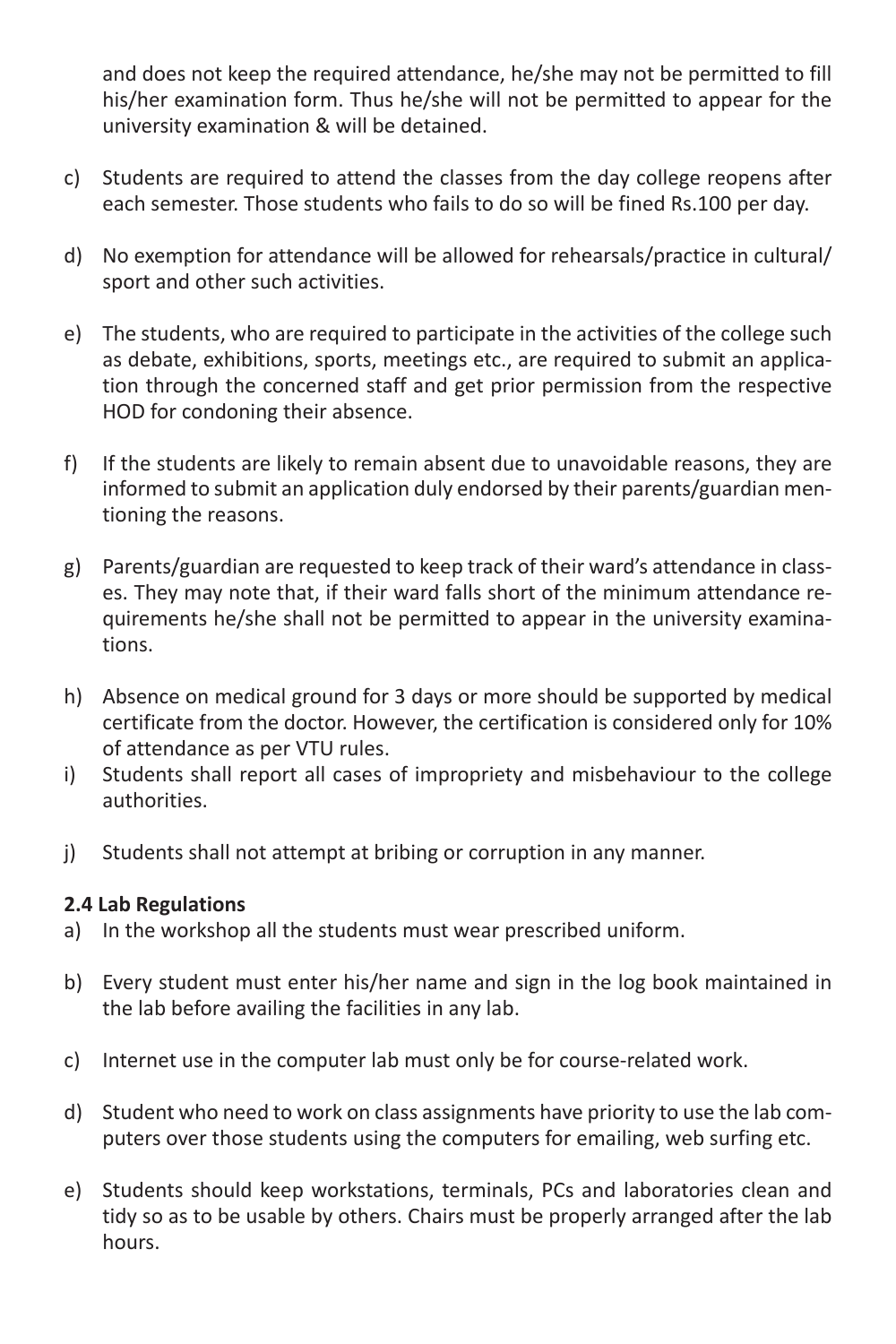- f) Students should not occupy more than one workstation, terminal or PC simultaneously while other users are waiting.
- g) Misuse of computer software: ATME is the licensee of many computer software packages that are protected by copyright laws. Students must not copy any computer software program or data protected by copyright or by special license. Students must not damage, alter or remove without permission any software package in the custody of the college. Students must not access another person's data or text files without proper permission.
- h) Misuse of computer hardware: ATME is the owner of all the hardware equipments residing in the Computer Labs. Students must not damage or pilfer any hardware equipments. Any malicious attempt to damage any hardware system or component from any lab. Such an action will be considered as theft and will be dealt with very seriously.
- i) Reading, duplicating, copying, removing, or misuse of a document, record, book, ledger, file, printout, cartridge, disc, key or any property maintained by any individual(s) or department(s) of the college is strictly prohibited.
- j) Use of the computer system for frivolous purposes like playing games is prohibited.
- k) Any attempt to alter the boot sequence and operating system loader by students is forbidden.
- l) Use of Pen Drive, CD, DVD etc in the lab by students is prohibited. However, if student is working on any project/seminar etc., he or she can take special written permission from the respective HODs for such use. These students must take sufficient care not to use infected storage devices on computer systems, or to copy/store any virus infected file on any computer system.
- m) Students must make sure to follow the proper shutdown procedures before leaving the labs.
- n) Error Reporting: It is expected from all users to report to the LAB administrator/ in charge, if there is any hardware, software or any other operational errors.
- o) Students should observe the safety regulations in the laboratories and workshops.

#### **Leave Regulations**

a) If the students are likely to remain absent due to unavoidable reasons, they are informed to submit an application duly endorsed by their parents/ guardian explaining the causes. Attendance condonation will be considered based on the medical certificate as per university norms.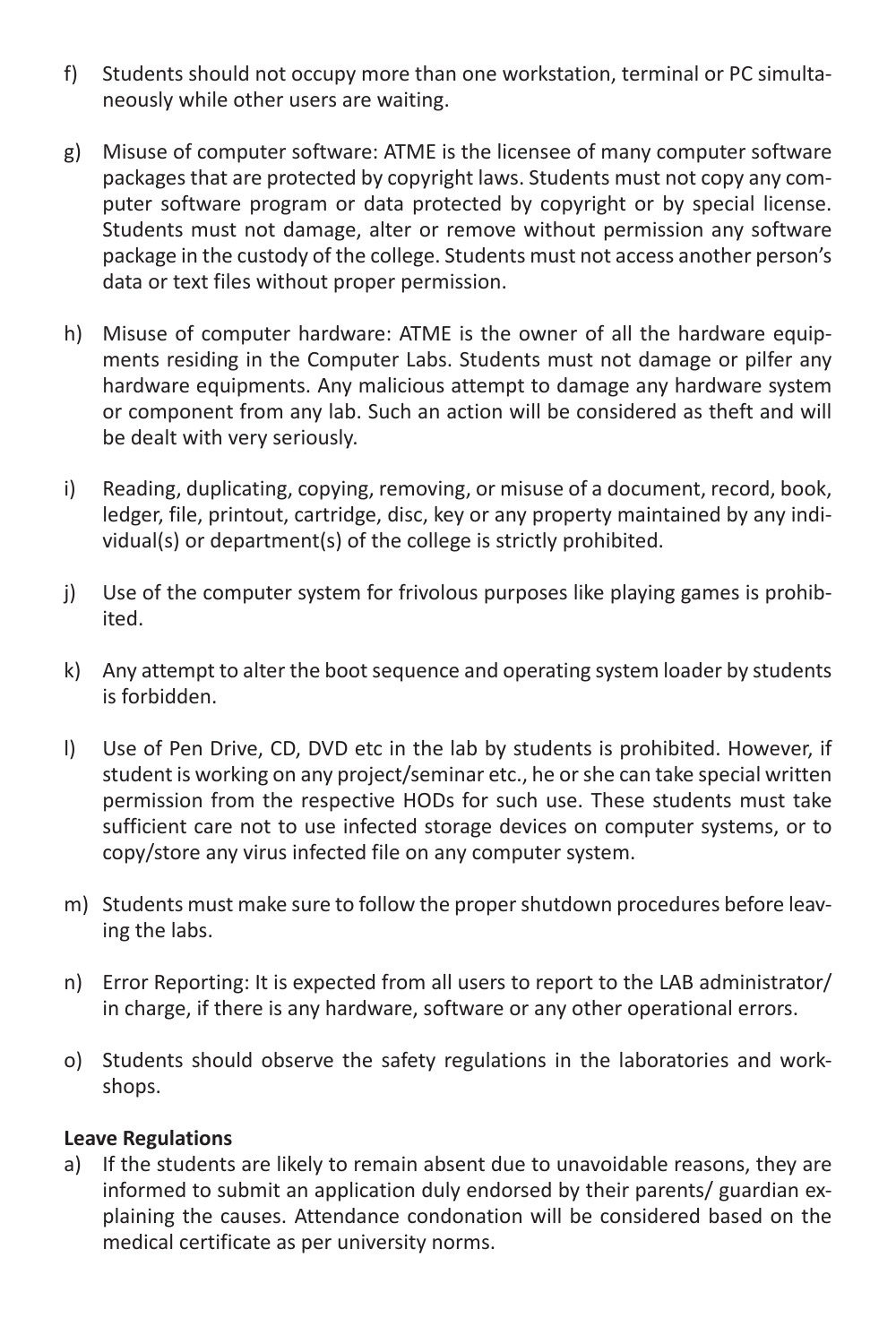#### **2.6 Library Regulations**

- a) Any of the Following behaviour is strictly prohibited in the Library:
	- i. Usage of cell phones in the library.
	- ii. Removing or attempting to remove library materials, equipment or proper ty unauthorizedly .
	- iii. Failing to either renew or return library materials when due.
	- iv. Concealing library materials in the library for the exclusive use of an individ ual or group.
	- v. Mutilating library materials by marking, underlining, removing pages or portions of pages, removing binding or in any other way damaging or defac ing library materials.
	- vi. Eating and drinking in the library.
	- vii. Being in unauthorized areas of the library, remaining in the library after closing or when requested to leave during emergency situations or when not abiding by the library's conduct policy.
	- viii. Vandalizing or defacing the library building, furniture or equipment.
	- ix. Maliciously accessing, altering, deleting, damaging or destroying any computer system, network computer program or data.
- b) Students must work quietly while in library or spend time in such a way so as not to cause any interference with the work of others.
- c) Library cards are valid up to the end of the course period.
- d) The person should be present at the time of issuing the books.
- e) Before leaving the circulation counter, while borrowing the book, the member should satisfy himself that the book is in good condition, if not it should be brought to the attention of the counter staff. Otherwise he/she is liable to be held responsible for the damages noticed at the time of returning.
- f) Librarian is entitled to cancel membership of any person found taking unauthorized books from the library.
- g) Readers should have to produce their identity card on-demand.
- h) Students should take care of their bags, purses, calculators and library materials etc., left on the table.
- i) Blazers and Jackets are not allowed inside the Stock Section.
- j) At the end of the last semester, the borrower's card shall have to be returned and a "NO DUE CERTIFICATE" from the library will have to be obtained.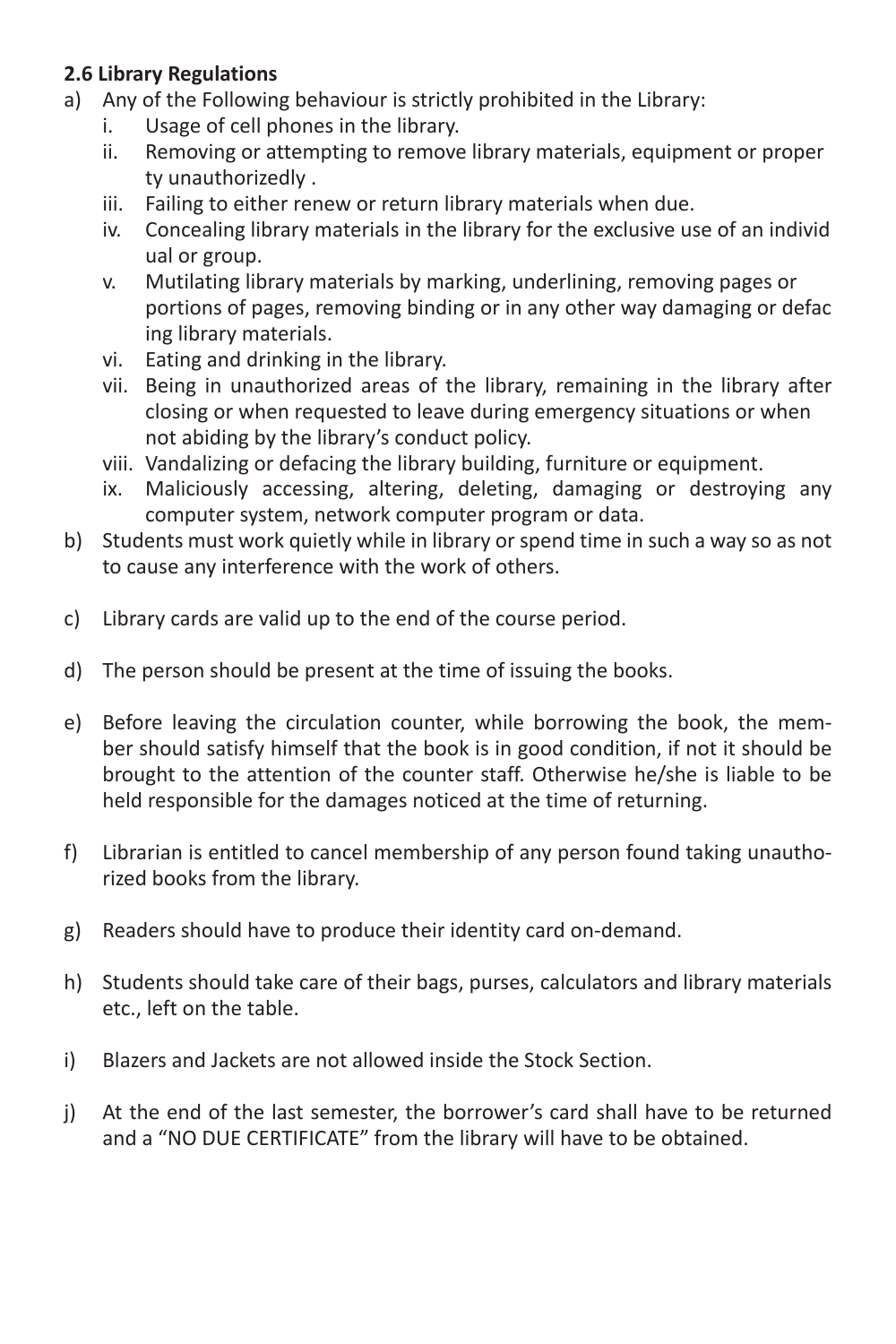### **2.7 Ragging**

#### **2.7.1 Prohibition of Ragging:**

- a) Ragging in any form is strictly prohibited within or outside the college premises, as well as on transportation provided by the college or public transport.
- b) Any individual/collective act/practice of ragging constitutes gross indiscipline and shall be dealt with severely.
- c) Ragging of any sort is strictly prohibited. Students found guilty are liable for severe punishment including dismissal from the college/ hostel. Ragging means any act, conduct or practice by which dominant power or status of senior students is brought to bear on students freshly enrolled or students who are in any way considered junior or inferior by other students. It includes individual or collective acts or practices which:
	- i. Involve physical assault or threat, and/or use of physical force.
	- ii. Violate the status, dignity and honour of women students
	- iii. Violate the status, dignity and honour of students belonging to the scheduled castes and tribes.
	- iv. Expose students to ridicule and contempt and affect their self-esteem.
	- v. Entail verbal abuse and aggression, indecent gestures and obscene behaviour.
- d) In case any student, who has already obtained degrees of University, is found committing an act or practice of ragging she/he may be subjected under appropriate action for withdrawal of degrees conferred by the university.
- e) The act of abetment of ragging amounts to ragging. such students will also be penalized.
- f) Students shall not directly or indirectly indulge or commit any type of ragging inside or outside the college premises at any point of time. Ragging is a criminal offence punishable under law including imprisonment and the college will report any such type of incidents to the local police immediately and debar or terminate the offender forthwith as the case may be.
- g) If any incident of ragging comes to the notice of the authority, the concerned student may/ may not be given liberty to explain and if his explanation is not found satisfactory, the authority would expel him from the institution.
- h) RAGGING within or outside the institution is strictly prohibited. Whoever directly or indirectly commits, participates in, abets, or propagates ragging within or outside the college shall be liable for the strict action as per the provision of prohibition of RAGGING ACT.

#### **2.8 Placement Regulations**

a) Students seeking placement assistance from college placement cell are compulsorily required to participate in all the training programs organized by the college and accept the placement policy of the college.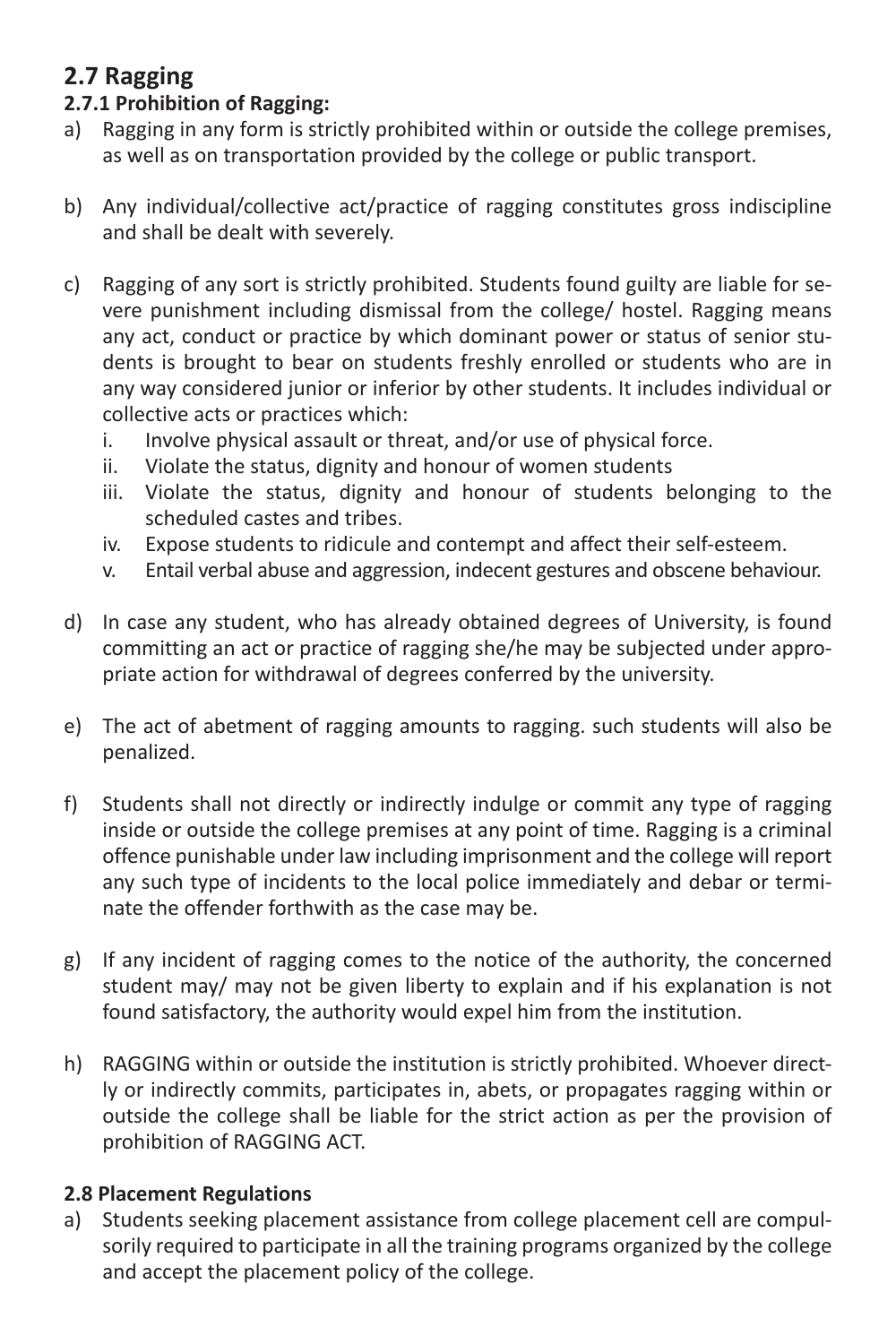- b) From time to time, students should furnish their details as per the prescribed format in the placement office. Also, students should ensure these details are updated as and when required. Placement cell will not be responsible, if any student losses placement opportunity due to any anomalies in his/her details.
- c) Students who are eligible & interested to participate in a selection process should register their names in the placement office as soon as it is notified. Students who have not registered their names will not be allowed to participate in such selection process.
- d) If a student who is not having requisite eligibility criteria is found attending a selection process, he/she will be blacklisted and the college placement cell will not provide any subsequent placement opportunities for such students.
- e) Eligible students should be able to participate in the selection process on a short notice with all necessary documents.
- f) Students who have registered for a selection process and fail to appear for the same, will be blacklisted and further placement opportunities will not be provided. However, this may be relaxed to those students who fail to appear in a selection process on medical grounds or due any other genuine reasons and give sufficient explanation for the same.
- g) If a student is selected in any company, he/she will not be able to appear for any other selection process except in the following cases,
	- i. If the company insist to include all the students (both selected and non-se lected ones) in their selection process –Dream option.
	- ii. If the company fails to induct the selected students or does not guarantee employment for the selected ones due to some internal problems.
	- iii. In some extreme genuine cases, as felt necessary by the college placement cell.
- h) If a student is selected with a clause of fulfilling certain criteria before he/she completes B.E and if the student fails to meet these criteria, resulting in withdrawal of offer from the company, then the placement cell will not provide any other opportunities to such students.
- i) No student should directly communicate with company Executives bypassing placement officer.
- j) Students participating in selection process should be dressed formally befitting true engineering professional. Students coming in casuals will not be allowed to appear in any of the selection process.
- k) Students participating in off-campus selection process should behave like true ambassadors of the college and if any of them is found to misbehave will be strictly dealt.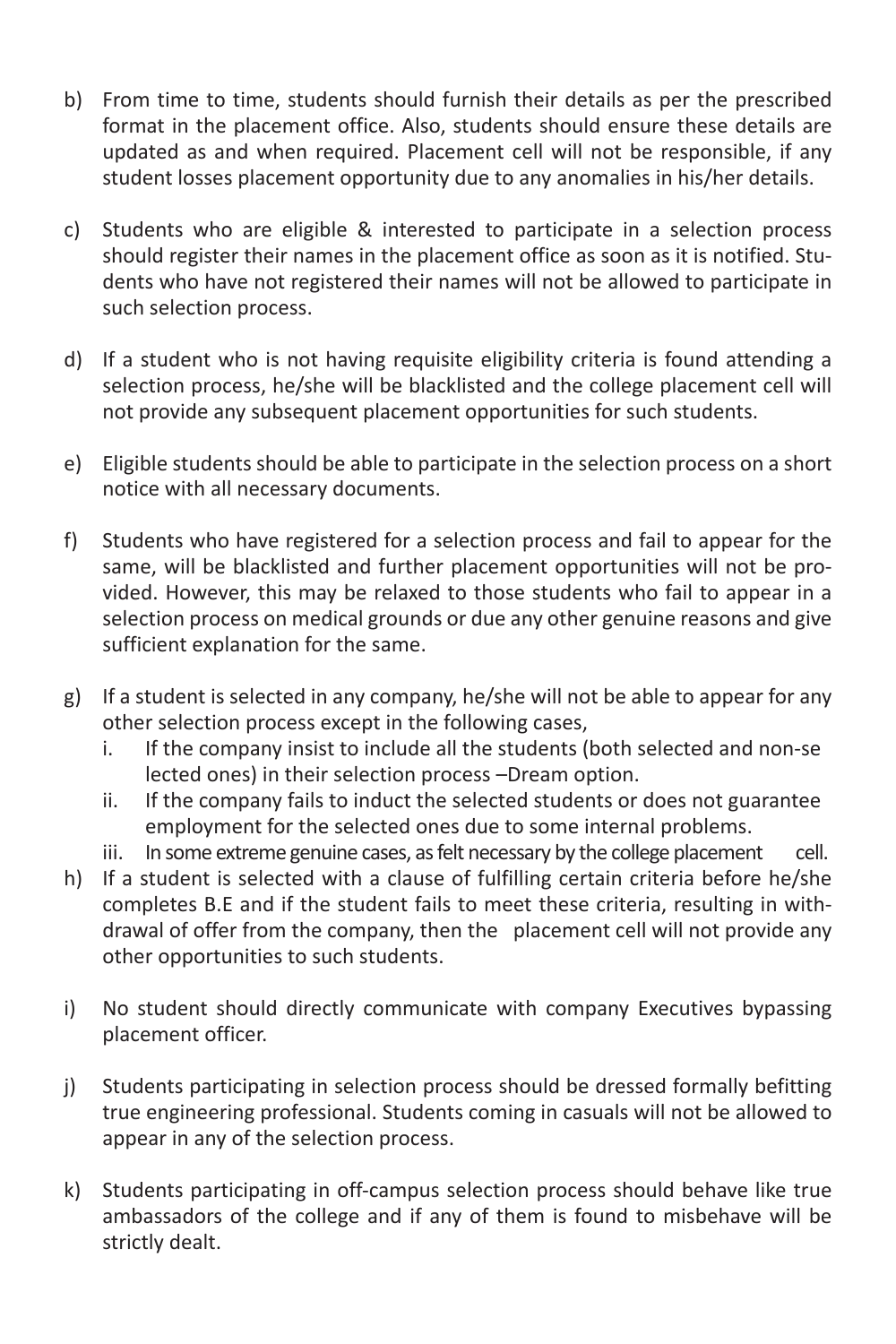#### **2.9 Sports Regulations**

The college provides various opportunities for students interested in sports and games and the students participating in such activities should avoid the following behaviour:

- a) Not turning up for the selection to a particular sport/game and later re questing for inclusion.
- b) Misbehaving in the tournaments conducted both on campus as well as off campus.
- c) Resorting to doping / taking drugs for performance enhancement.
- d) Causing unnecessary physical or mental harm to team members or any opponents.
- e) Not following the dress code.
- f) Not turning up for the practice sessions as per the schedule
- g) Visiting different places without the permission of the Principal/Manager/Coach during outstation tournaments.
- h) Damaging or misuse of sports material in the custody of college sports department.
- i) Not returning sport materials on time after usage.

#### **2.10 Hostel Regulations**

a) Student opting for hostel facility should accept and abide by the hostel rules and regulations.

#### **2.11 Transport Regulations**

- a) Student opting for transport service should register, accept and abide by the transport policy.
- b) Student has to bring transport identity card and show it during any verification.
- c) Students who have registered and opted for transportation in EERP can avail the facilities.

#### **2.12 EERP Regulations**

EERP (Educational Enterprise Resource Planning) is a web based Education Information Management System to automate our college activities. It provides information associated with academics, attendance, test and examination, transportation and all activities. Students are advised to utilize this facility.

a) Every student should login to EERP with user name and password issued and student should change the password after the first login.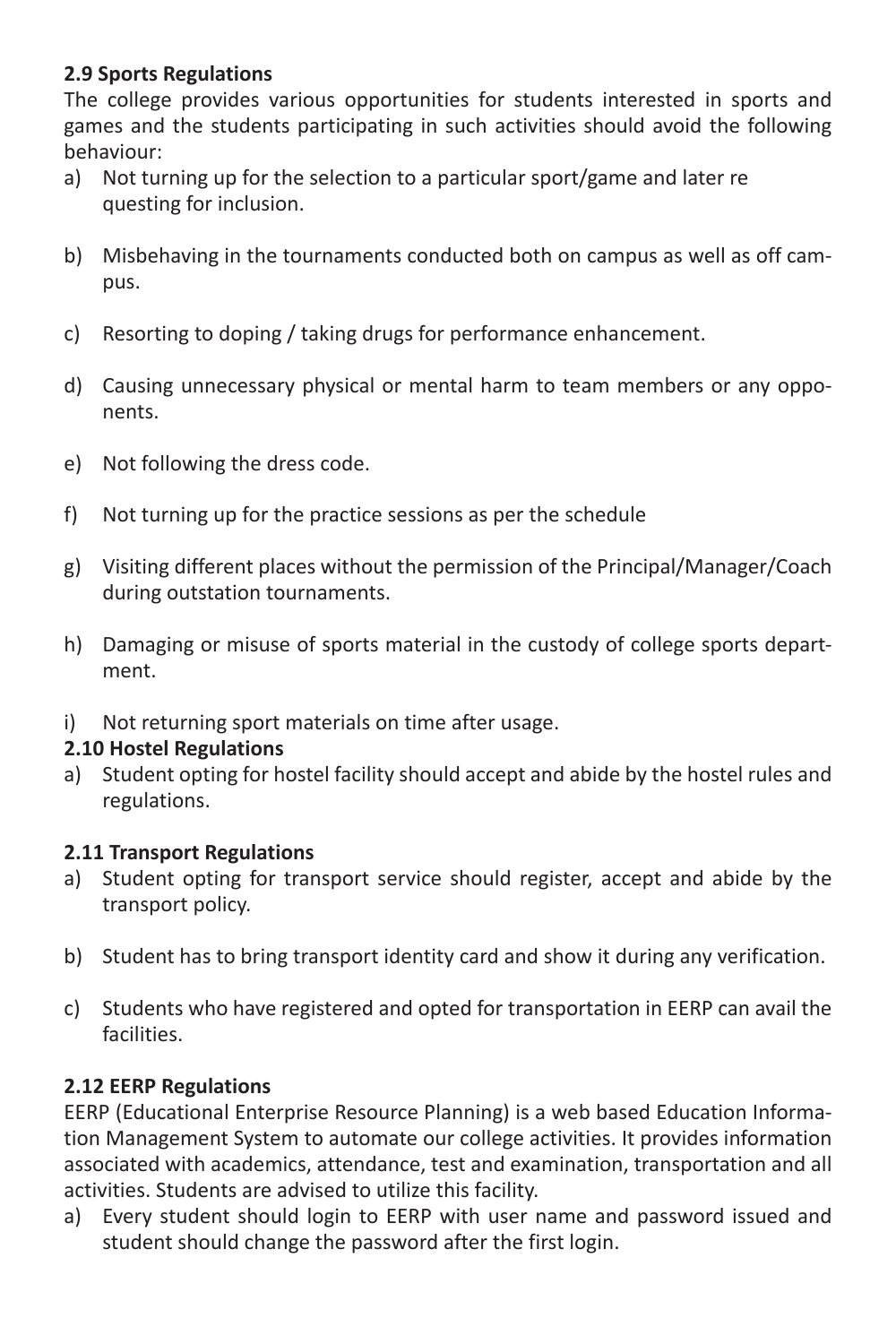- b) Student's parent/guardian will be issued separate user name and password to view their ward details regarding academics.
- c) Student should meet respective HOD/coordinator/counsellor for data verification and any updation at the earliest.
- d) Information about student's absence is sent to parent/guardian everyday through EERP.
- e) All important events/programmes/college fee/dues will be intimated to parent/ guardian and their wards through EERP.
- f) All students counselling is through EERP.
- g) Every month attendance status and IA Marks of the student will be sent to respective parent/guardian.
- h) All external examination processes will be through EERP and exam fee should be paid at college office and acknowledgement to be submitted to the department EMS (Examination Management System) coordinator for VTU online uploading.
- i) Students should not login with some others User ID. If anybody found misusing other's data from EERP, stringent action will be taken against them.

#### **2.13 Fee/Scholarship Regulations**

- a) College fee should be paid within the prescribed due date. Failing to pay within the prescribed date will invite penalty/interest.
- b) VTU Examination fee is not included in the college fee and should be paid before the last date announced by the university.
- c) Eligible students should apply for various scholarships on their own knowing the last date which is informed through circulars.
- d) Scholarship information reaching college officially are only announced in the college. It is the duty of students to view the notice board periodically.
- e) College is not held responsible to provide the information of Scholarships from central/state government /NGO and any other organizations that are not officially communicated to the college.
- f) College officially receiving the scholarship/grant/fee concessions sanctioned to students from central/state government /NGO and any other organizations is adjusted to college fee.
- g) College is not held responsible for delay in the sanction/release of the scholarship/grant/fee concessions. It is the duty of the student to follow up for its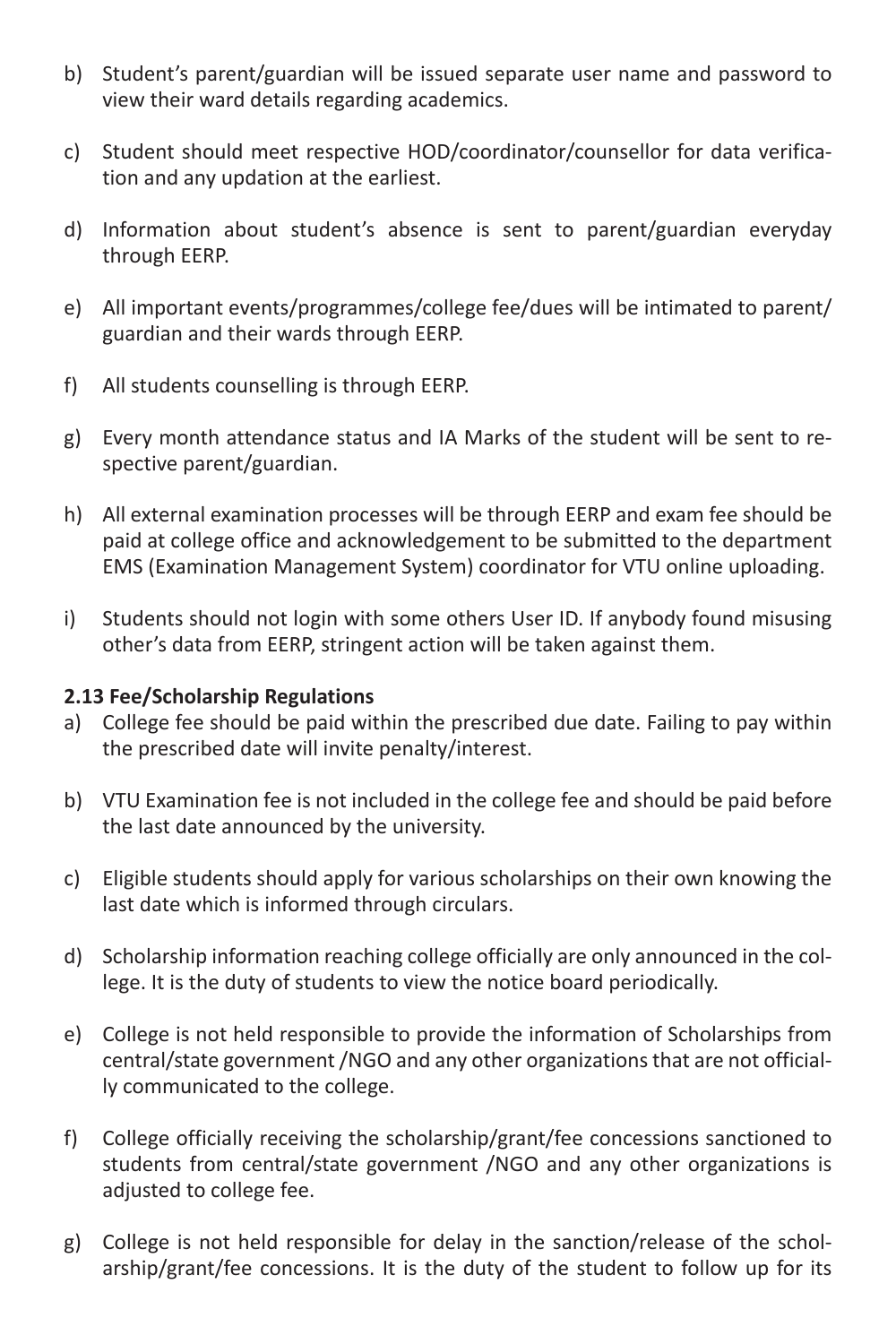release.

#### **2.14 Other Regulations**

- a) The students selected for admission to the course shall pay the tuition fee and other college fee as prescribed from time to time. The fee once paid shall not be refunded.
- b) Student who discontinues the course from the institution shall pay the college tuition fee and other fee for the entire course.
- c) The Students who delay the payment of fee beyond the due date are liable to pay the prescribed late fee. Students who still delay the payment after one month from the due date will not be allowed to attend the classes till the payment is made in full and the college will not be responsible for the lack of attendance in such event.
- d) The students should retain their identity cards with them even after leaving the college, as presentation of identity cards is essential for obtaining certificates, scholarship amount, caution money etc.
- e) All applications for Fee concessions, Scholarships, Fellowships, Prizes etc., should be submitted with necessary documents such as caste certificates, Income certificates, affidavits, true copies of marks card etc., before the last day fixed. If the applications with necessary documents are received late, such applications will not be forwarded and no excuse will be entertained in this regard.
- f) Students whose names have been struck off the Rolls for non-payment of term fees or Special fees should pay a re-admission fee and other dues already incurred (i.e., fees and default fine to date).
- g) Students should not waste food in the canteen.
- h) Basic toilet etiquettes should be followed by all students.
- i) If students go on a trip without the permission from the college and face some accident, the college will not be responsible for such unfortunate happenings.
- j) Student Counselling Cell: To develop emotional quotient in students and to meet challenges with confidence, courage and integrity, this cell is created.

The kinds of issues student can discuss with the counsellor.

- i. Homesickness, Loneliness, Anxiety, Depression.
- ii. Problems with studying, making preparations and doing exams.
- iii. Problems in relationships.
- iv. Family problems.
- v. Eating disorders, Drug or alcohol abuse.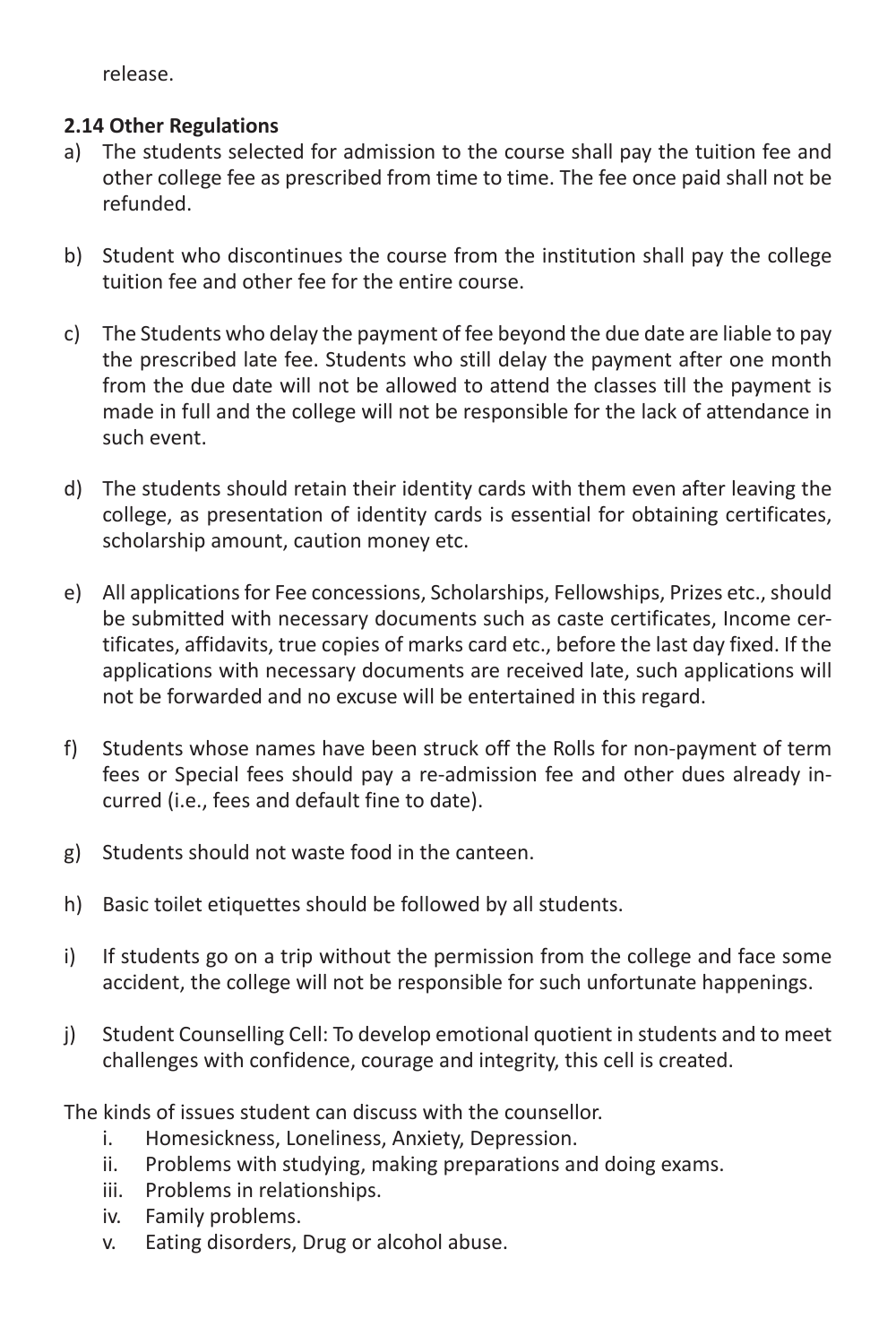### **Part - III**

#### **Officers Authorized to take Disciplinary Action**

Without prejudice to the powers of the Principal, the following persons are authorized to take disciplinary action by way of imposing penalties as mentioned in the Regulations herein:

- 1. Head of the Departments
- 2. Training & Placement Officer
- 3. Administrative Officer
- 4. Librarian
- 5. Dy. Director, Physical Education
- 6. Any other person authorized by the Principal for the purpose.
- 1. Anybody violating the undertaking given at the time of admission will be expelled from the college.
- 2. Misconduct will not be tolerated and disciplinary action will be taken against students who are guilty of violating the policies and regulations of the College. Disciplinary action will be taken by the Principal after a proper investigation.
- 3. Students shall refrain from any other act which may be considered by the Principal or the Discipline Committee to be an act of violation of discipline.
- 4. Any student:
- who is persistently insubordinate.
- who is habitually irregular in attendance or inattentive to work in the class.
- who is repeatedly or wilfully mischievous or obscene in words or act.
- who is guilty of fraud or malpractice during examinations
- who indulges in movements which lead to communal ill feelings or enmity
- Students will be punished according to the prescribed norms.
- 5. These rules of discipline are subject to change, modification, addition, omission or alteration and shall be modified, whenever the management deems it fit and proper. The management is empowered to make or alter any Rules of the college at any time.
- 6. If, for any reason, the continuance of a student in the college is found detrimental to the best interest of the college, the concerned student may be asked to leave the college without assigning any reasons and the decision will be final and binding on the student.
- 7. Acts of misbehaviour, misconduct, indiscipline or violation of the rules of discipline mentioned herein are liable for one or more of the punishments as stated below:
	- a. Warning to the student(s).
	- b. Warning to the student as well as communication to parents.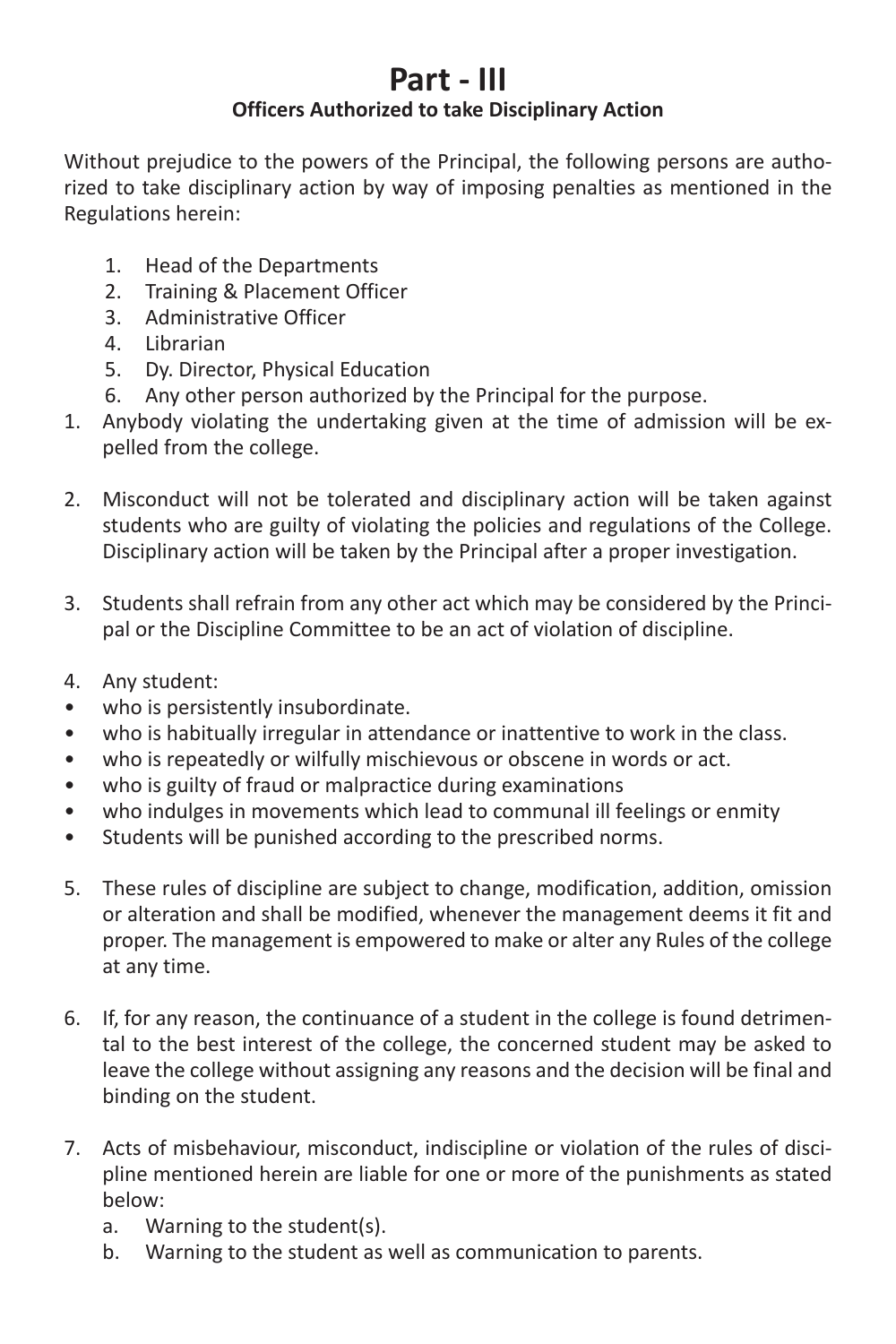- c. Imposition of a fine including collective fines.
- d. Recovery of pecuniary loss caused to college property.
- e. Expulsion from the Department / Library for a specified period orfor the whole term/year.
- f. Refusal of admission in the specific term or academic year.
- g. Cancellation of admission.
- h. Suspension or cancellation of scholarships, fellowship or any financial assistance from any source or recommendation to that effect to the sanctioning agency.
- i. Suspension from the Class/Department/College and other facilities provided
- j. Debarring from an examination.
- k. Disqualifying from holding any representative position in the Class/College/ Hostel/Mess/Sports and in similar other bodies.
- l. Detention.
- m. Expulsion from college for a specified period.
- n. Disqualifying from further studies, or prohibition of further admission or re-admission.
- o. Rustication.
- 8. As the Principal has the overall responsibility for the maintenance of discipline and proper academic atmosphere in the campus, he shall be the final authority in disposing of disciplinary matter without prejudice in the larger interest of the college.
- 9. Matters not covered herein will be decided at the discretion of the Principal.
- 10. All powers relating to discipline among the students are vested in the Principal. The Principal may delegate all or any of his powers as he deems proper to any of the officers of the College specified by him. The Principals decision shall be the final in all matters of punishment for violation of any of the rules and regulations of the college.
- 11. Any student against whom a charge of misconduct has been made may be suspended from the rolls of the College, pending enquiry or pending trial on a cognizable offence by a court of law.
- 12. Penalties on the offences relating to Examination will be dealt by the relevant bodies.
- *Note: The College reserves the rights to make suitable changes in the code of discipline as and when required in the interest of student community and the institute.*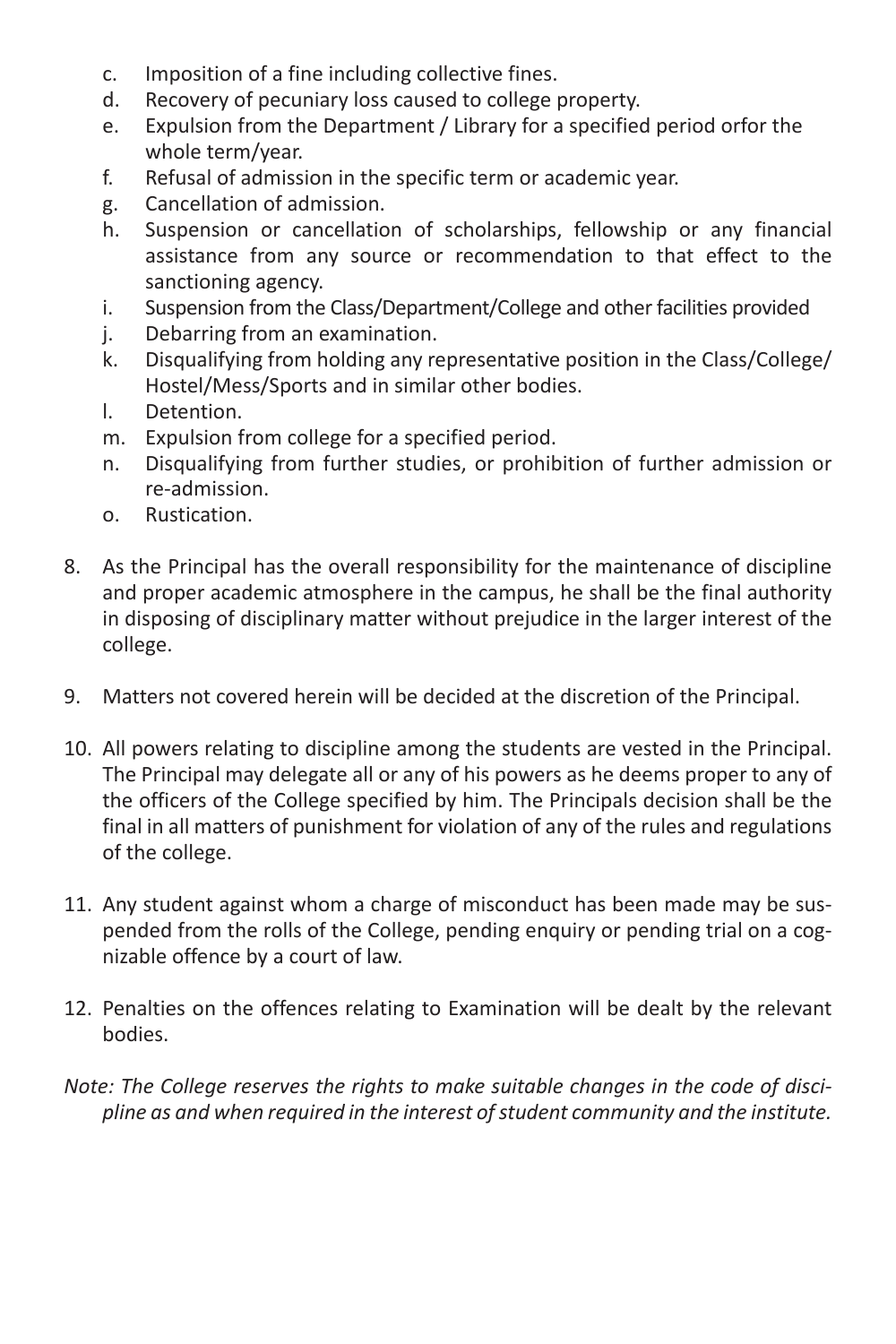Photo

### **Student Acceptance**

(Student Copy)

I \_\_\_\_\_\_\_\_\_\_\_\_\_\_\_\_\_\_\_\_\_\_\_\_\_\_\_\_\_ son/daughter of \_\_\_\_\_\_\_\_\_\_\_\_\_\_\_\_\_\_\_\_\_\_\_\_\_\_ admitted for the Bachelor of Engineering Program in ATME College of Engineering in the year 2018-19, has carefully read the Student's Conduct & Discipline Rules and I hereby agree to abide by all the regulations. The college may take necessary action against me, if I am found violating these rules.

Student ID:

Branch: \_\_\_\_\_\_\_\_\_\_\_\_\_\_\_\_\_\_\_\_\_\_\_\_

Date: **Date:** Date: **Date: Date: Date: Date:** Phone: The Phone: Phone: Phone: Phone: Phone: Phone: Phone: Phone: Phone: Phone: Phone: Phone: Phone: Phone: Phone: Phone: Phone: Phone: Phone: Phone: Phone: Phone: Phone: Phone: Phone: Phone: Phone: Phone: Phone: Phone: P

Signature of the Parent Signature of the Student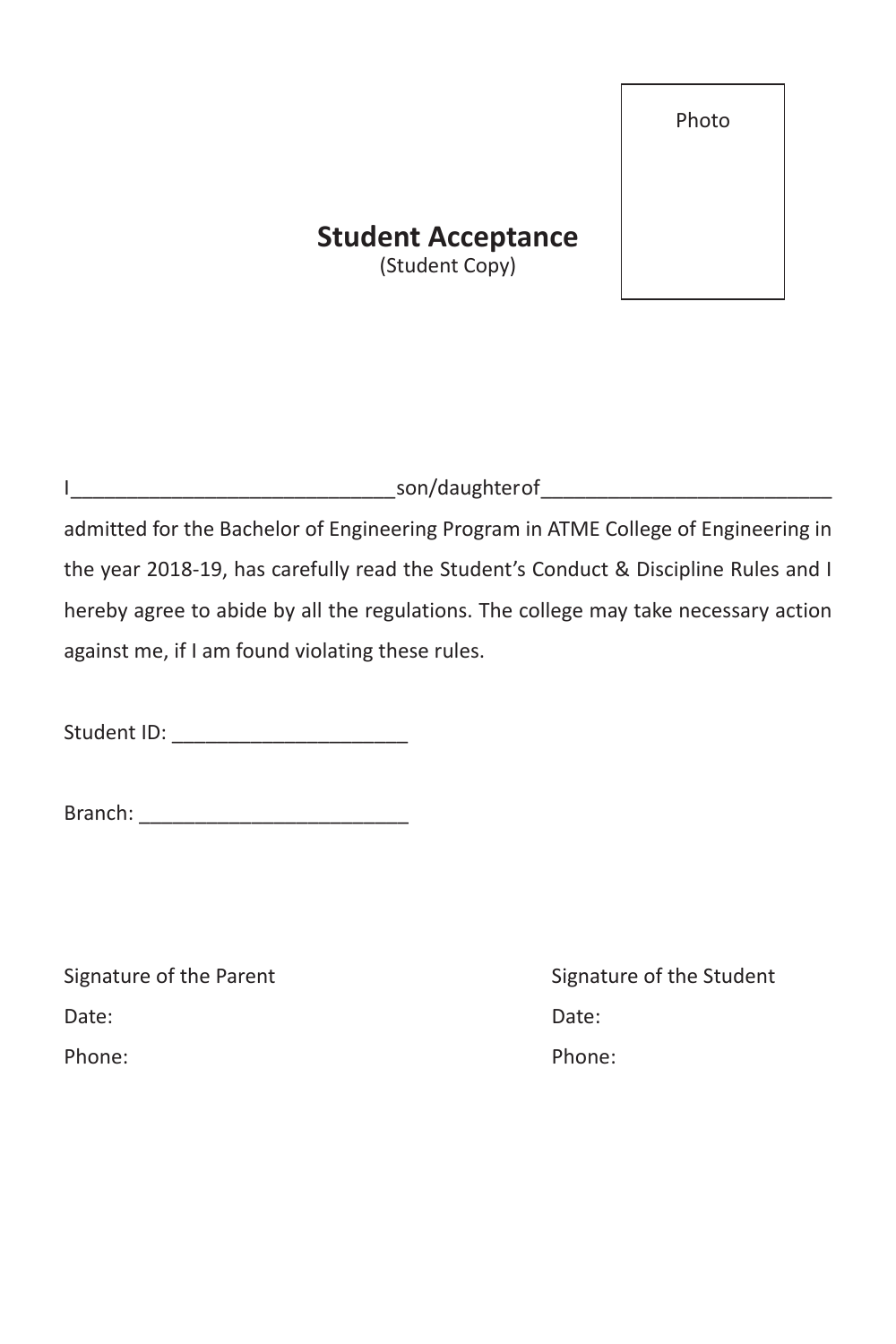| <b>Notes</b> |
|--------------|
|              |
|              |
|              |
|              |
|              |
|              |
|              |
|              |
|              |
|              |
|              |
|              |
|              |
|              |
|              |
|              |
|              |
|              |
|              |
|              |
|              |
|              |
|              |
|              |
|              |
|              |
|              |
|              |
|              |
|              |
|              |
|              |
|              |
|              |
|              |
|              |
|              |
|              |